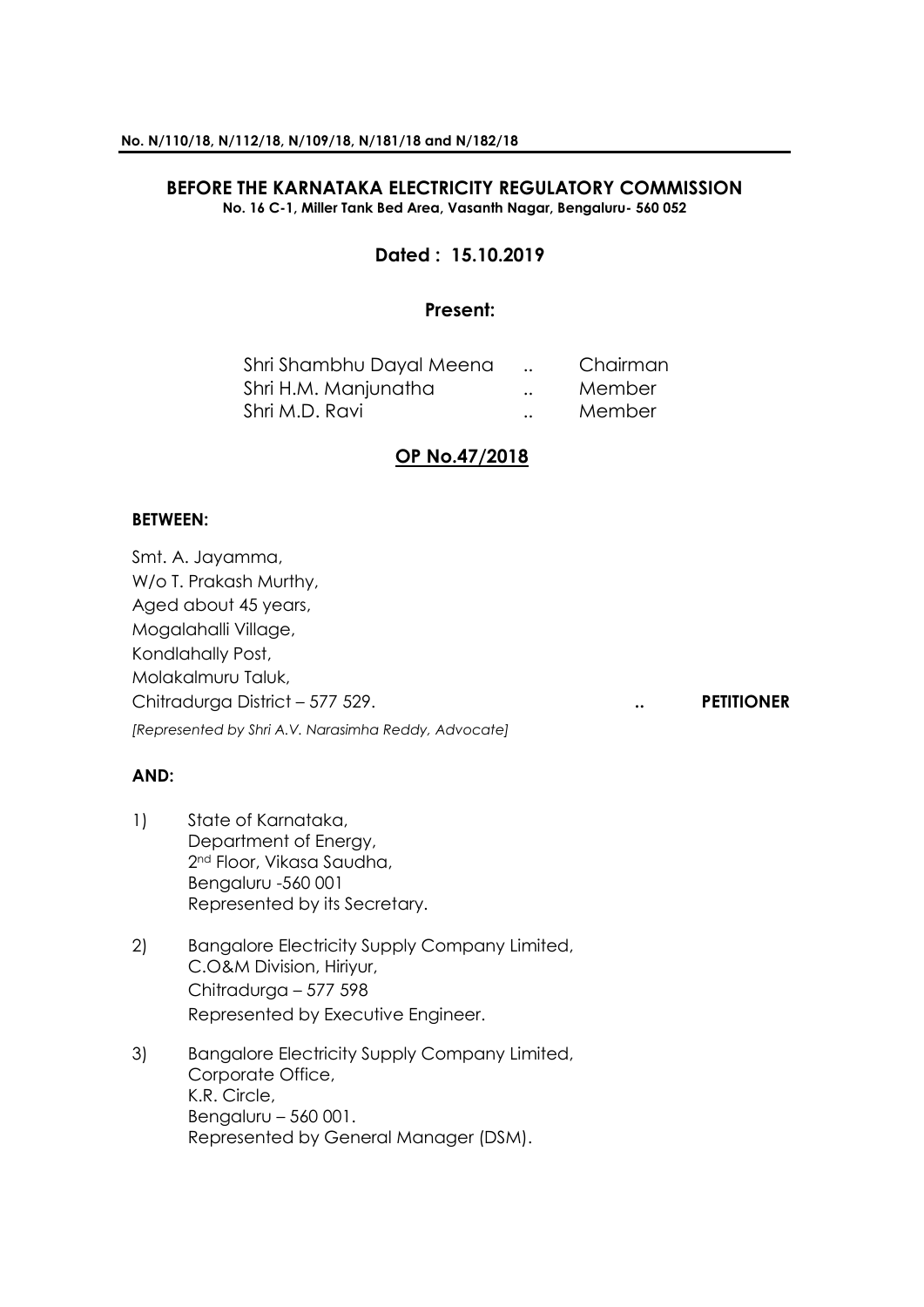- 
- 4) Bangalore Electricity Supply Company Limited, Corporate Office, K.R. Circle, Bengaluru – 560 001. Represented by Managing Director.
- 5) Office of the Chief Electrical Inspector, Government of Karnataka, P.B.No.5148, Dr. Rajkumar Road, Rajajinagar, Bengaluru – 560 001 Represented by Chief Electrical Inspector. **RESPONDENTS**

*[Respondent-1 represented by Sri G.S. Kannur, Advocate, Respondents-2,3 & 4 represented by Justlaw, Advocates, Respondent-5 represented in person]*

## **OP No.48/2018**

**\_\_\_\_\_\_\_\_\_\_\_\_\_\_\_\_\_\_\_\_\_\_\_\_\_\_\_\_\_\_\_\_\_\_\_\_\_\_\_\_\_\_\_\_\_\_\_\_\_\_\_\_\_\_\_\_\_\_\_\_\_\_\_\_\_\_\_\_\_\_\_\_\_\_\_\_\_\_\_\_\_\_\_\_\_\_\_\_\_\_\_\_\_\_\_**

## **BETWEEN:**

Shri S. Ravikumar S/o T. Sharanappa, Aged about 38 years, Mogalahalli Village, Kondlahally Post, Molakalmuru Taluk, Chitradurga District – 577 529. **.. PETITIONER** *[Represented by Shri A.V. Narasimha Reddy, Advocate]*

## **AND:**

- 1) State of Karnataka, Department of Energy, 2nd Floor, Vikasa Saudha, Bengaluru -560 001 Represented by its Secretary.
- 2) Bangalore Electricity Supply Company Limited, C.O&M Division, Hiriyur, Chitradurga – 577 598 Represented by Executive Engineer.
- 3) Bangalore Electricity Supply Company Limited, Corporate Office, K.R. Circle, Bengaluru – 560 001. Represented by General Manager (DSM).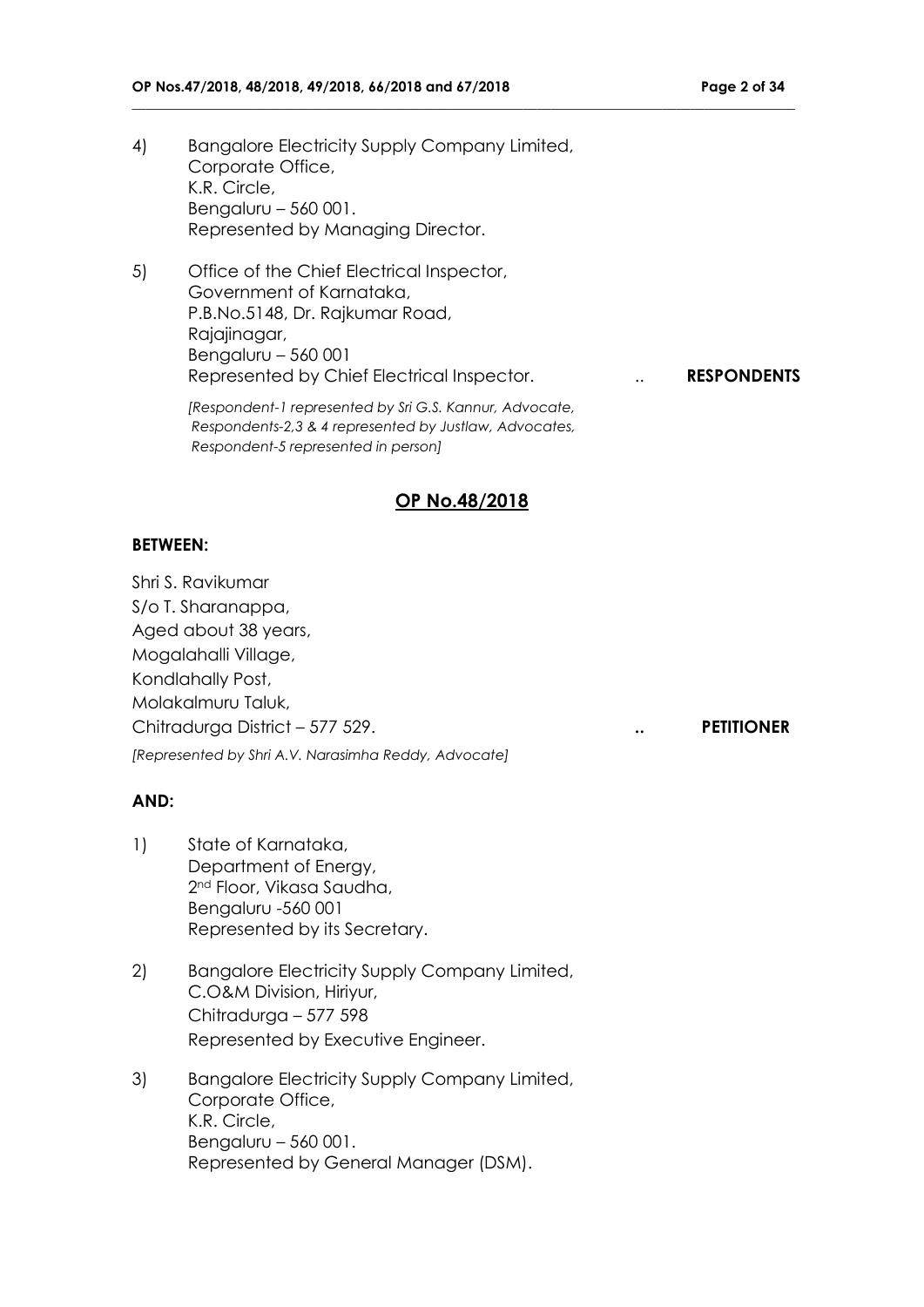4) Bangalore Electricity Supply Company Limited, Corporate Office, K.R. Circle, Bengaluru – 560 001. Represented by Managing Director. .. **RESPONDENTS** *[Respondent-1 represented by Sri G.S. Kannur, Advocate, Respondents-2,3 & 4 represented by Justlaw, Advocates]*

**\_\_\_\_\_\_\_\_\_\_\_\_\_\_\_\_\_\_\_\_\_\_\_\_\_\_\_\_\_\_\_\_\_\_\_\_\_\_\_\_\_\_\_\_\_\_\_\_\_\_\_\_\_\_\_\_\_\_\_\_\_\_\_\_\_\_\_\_\_\_\_\_\_\_\_\_\_\_\_\_\_\_\_\_\_\_\_\_\_\_\_\_\_\_\_**

# **OP No.49/2018**

## **BETWEEN:**

Shri T. Sharanappa S/o Thippeswamy, Aged about 50 years, Mogalahalli Village, Kondlahally Post, Molakalmuru Taluk, Chitradurga District – 577 529. **.. PETITIONER** *[Represented by Shri A.V. Narasimha Reddy, Advocate]*

## **AND:**

- 1) State of Karnataka, Department of Energy, 2nd Floor, Vikasa Saudha, Bengaluru -560 001 Represented by its Secretary.
- 2) Bangalore Electricity Supply Company Limited, C.O&M Division, Hiriyur, Chitradurga – 577 598 Represented by Executive Engineer.
- 3) Bangalore Electricity Supply Company Limited, Corporate Office, K.R. Circle, Bengaluru – 560 001. Represented by General Manager (DSM).
- 4) Bangalore Electricity Supply Company Limited, Corporate Office, K.R. Circle, Bengaluru – 560 001. Represented by Managing Director. **... RESPONDENTS** *[Respondent-1 represented by Sri G.S. Kannur, Advocate, Respondents-2,3 & 4 represented by Justlaw, Advocates]*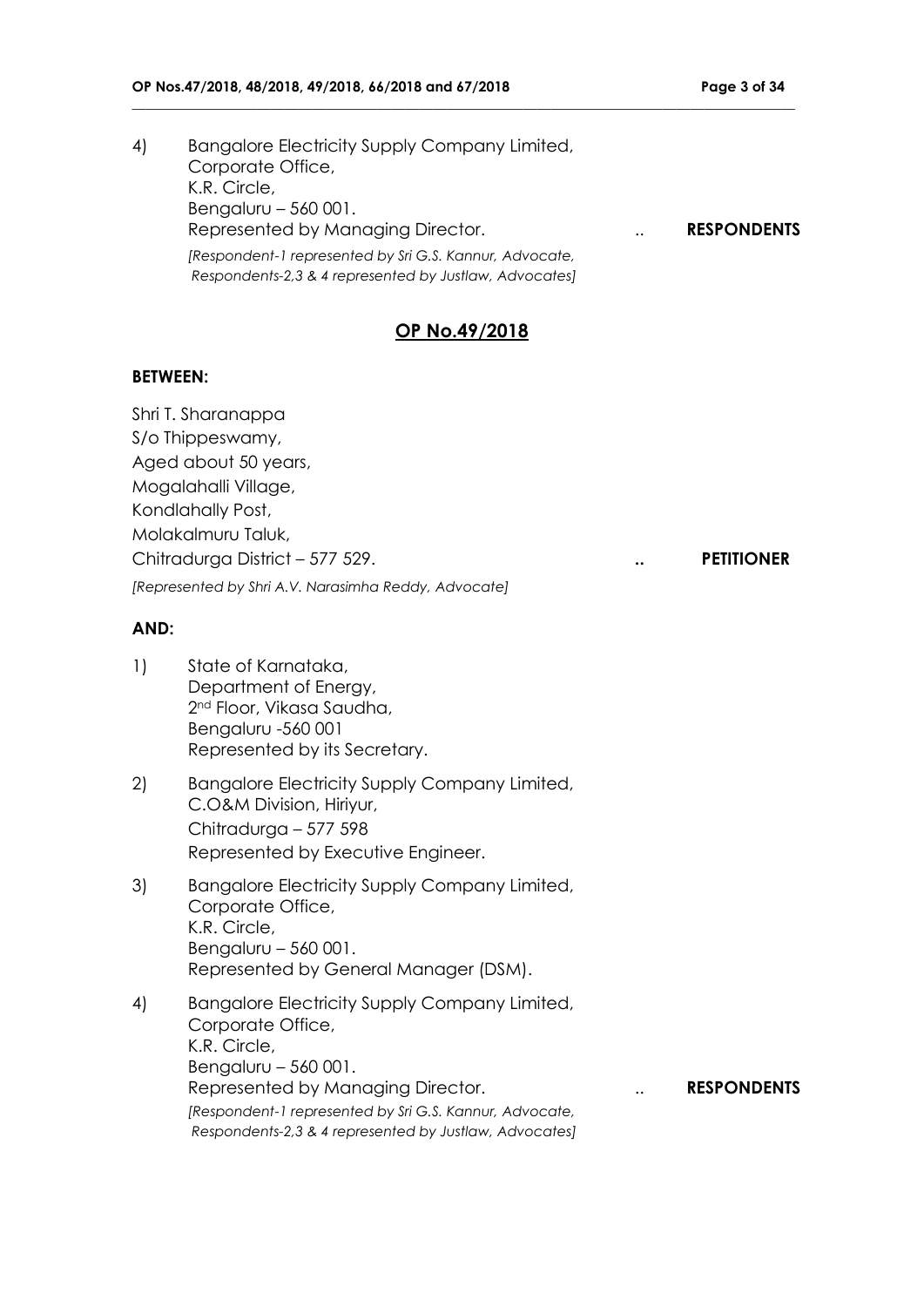## **OP No.66/2018**

**\_\_\_\_\_\_\_\_\_\_\_\_\_\_\_\_\_\_\_\_\_\_\_\_\_\_\_\_\_\_\_\_\_\_\_\_\_\_\_\_\_\_\_\_\_\_\_\_\_\_\_\_\_\_\_\_\_\_\_\_\_\_\_\_\_\_\_\_\_\_\_\_\_\_\_\_\_\_\_\_\_\_\_\_\_\_\_\_\_\_\_\_\_\_\_**

#### **BETWEEN:**

Shri N. Bheema Reddy S/o Naga Reddy, Aged about 45 years, R/o Kodihalli, Challekere Taluk, Chitradurga District – 577 543. **.. PETITIONER** *[Represented by Shri A.V. Narasimha Reddy, Advocate]*

## **AND:**

- 1) State of Karnataka, Department of Energy, 2nd Floor, Vikasa Saudha, Bengaluru -560 001 Represented by its Secretary.
- 2) Bangalore Electricity Supply Company Limited, C.O&M Division, Hiriyur, Chitradurga – 577 598 Represented by Executive Engineer.
- 3) Bangalore Electricity Supply Company Limited, Corporate Office, K.R. Circle, Bengaluru – 560 001. Represented by General Manager (DSM).
- 4) Bangalore Electricity Supply Company Limited, Corporate Office, K.R. Circle, Bengaluru – 560 001. Represented by Managing Director. **... RESPONDENTS**

*[Respondent-1 represented by Sri G.S. Kannur, Advocate, Respondents-2,3 & 4 represented by Justlaw, Advocates]*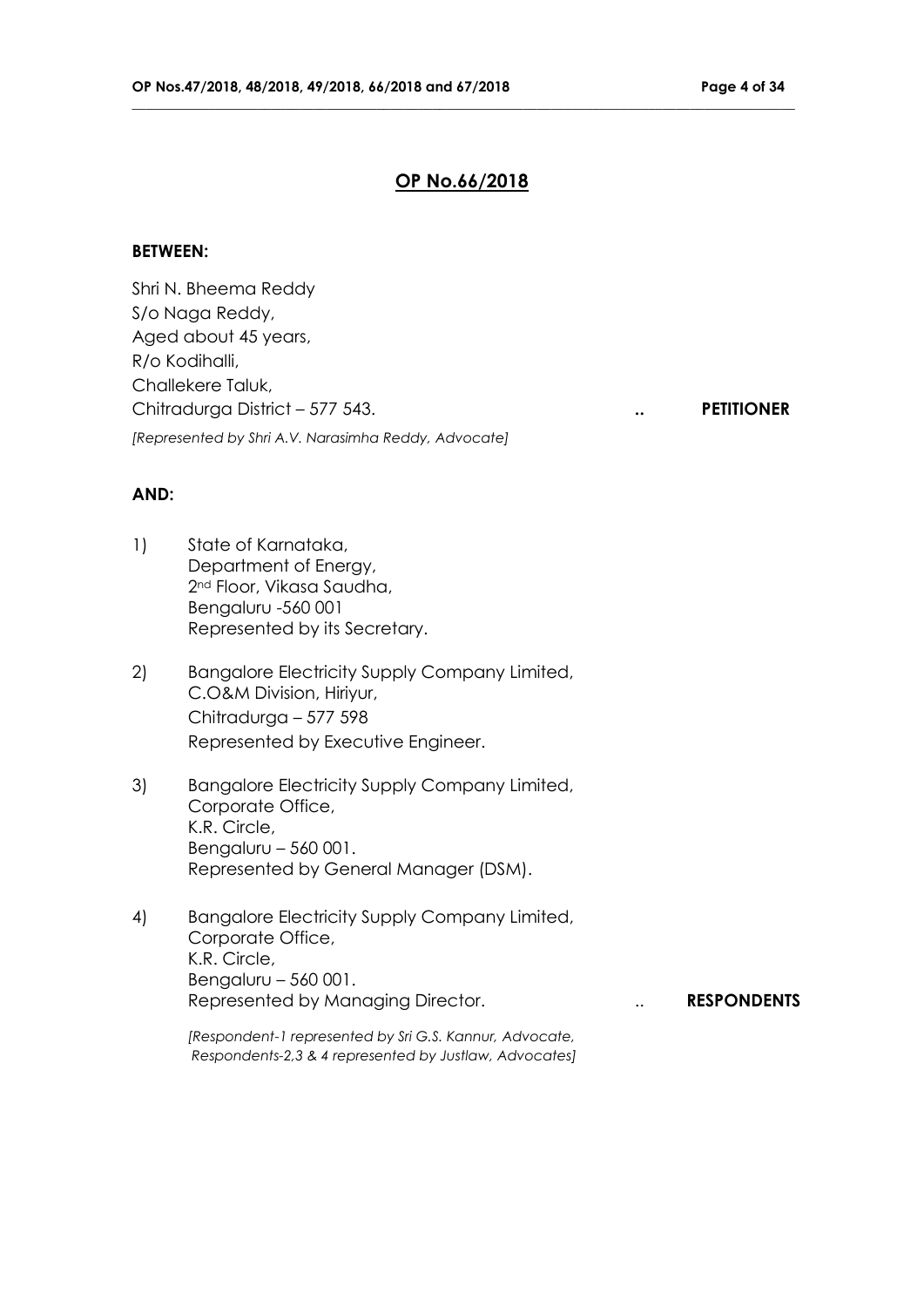## **OP No.67/2018**

**\_\_\_\_\_\_\_\_\_\_\_\_\_\_\_\_\_\_\_\_\_\_\_\_\_\_\_\_\_\_\_\_\_\_\_\_\_\_\_\_\_\_\_\_\_\_\_\_\_\_\_\_\_\_\_\_\_\_\_\_\_\_\_\_\_\_\_\_\_\_\_\_\_\_\_\_\_\_\_\_\_\_\_\_\_\_\_\_\_\_\_\_\_\_\_**

## **BETWEEN:**

Smt. Thipperamma, W/o B.H. Thippeswamy, Aged about 52 years, Raghavendra Paultry Farm, Kodihalli, Challakere Taluk, Chitradurga District – 577 552. **.. PETITIONER** *[Represented by Shri A.V. Narasimha Reddy, Advocate]*

## **AND:**

- 1) State of Karnataka, Department of Energy, 2nd Floor, Vikasa Saudha, Bengaluru -560 001 Represented by its Secretary.
- 2) Bangalore Electricity Supply Company Limited, C.O&M Division, Hiriyur, Chitradurga – 577 598 Represented by Executive Engineer.
- 3) Bangalore Electricity Supply Company Limited, Corporate Office, K.R. Circle, Bengaluru – 560 001. Represented by General Manager (DSM).
- 4) Bangalore Electricity Supply Company Limited, Corporate Office, K.R. Circle, Bengaluru – 560 001. Represented by Managing Director. **... RESPONDENTS** *[Respondent-1 represented by Sri G.S. Kannur, Advocate, Respondents-2,3 & 4 represented by Justlaw, Advocates]*

**- - - - - -**

## **COMMON ORDERS**

1) In the above Petitions, the questions of law and facts involved for our consideration are almost similar. Therefore, this Common Order is passed in all the five Petitions. The contents and Exhibit Numbers of different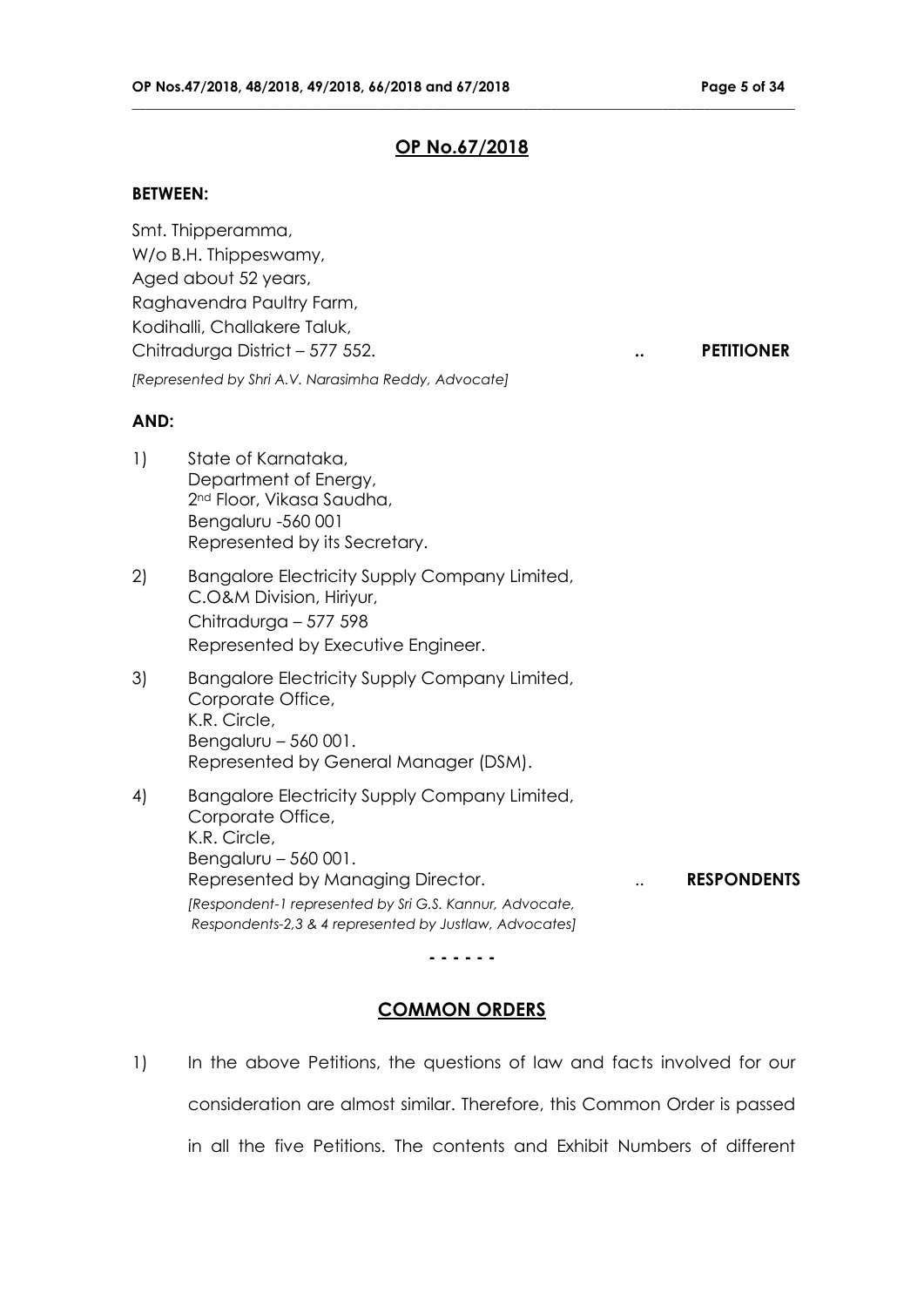documents, produced by the parties in all these cases, are also almost similar.

2) OP No.47/2018 is filed by the Petitioner under Sections 86(1)(f) of the Electricity Act, 2003, praying to:

- "(a) Declare that the action of Respondent No.2 Company in terminating the PPA dated 17.12.2015 is illegal;
- (b) Set-aside the termination notice dated 08.09.2016 and 29.05.2017 at Annexure – H & O respectively;
- (c) Issue of direction to the Respondents to procure supply from the Petitioner's plant as per PPA dated 17.12.2015;
- (d) Direct Respondent No.4 to evacuate power from the Petitioner plant and conduct the inspection of the SRTPV system and submit the report;
- (e) Pass any other Order/s deem fit in the facts and circumstances of this Petition."
- 3) OP No.48/2018 is filed by the Petitioner under Sections 86(1)(f) of the Electricity Act, 2003, praying to:
	- "(a) Declare that the action of the Respondents in terminating the PPA dated 17.12.2015 is illegal;
	- (b) Set-aside the termination notice dated 08.09.2016 and 29.05.2017 at Annexure – H & O respectively;
	- (c) Issue the directions to the Respondent to procure supply from the Petitioner's SRTPV as per PPA dated 17.12.2015;
	- (d) Pass any other Order/s deem fit in the facts and circumstances of this Petition."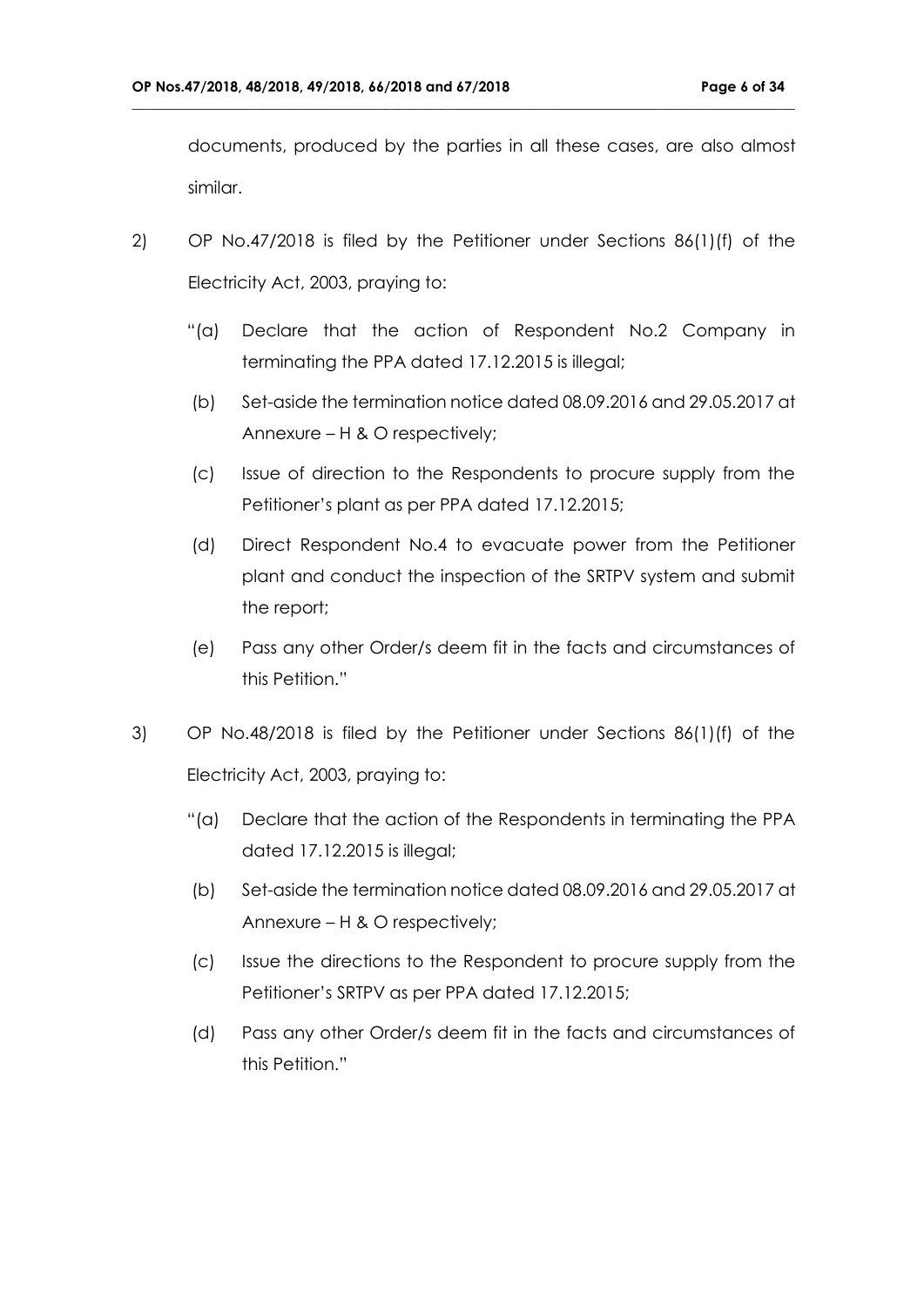4) OP No.49/2018 is filed by the Petitioner under Sections 86(1)(f) of the Electricity Act, 2003, praying to:

- "(a) Declare that the action of the Respondents in terminating the PPA dated 17.12.2015 is illegal;
- (b) Set-aside the termination notice dated 08.09.2016 and 29.05.2017 at Annexure – H & O respectively;
- (c) Issue the directions to the Respondent to procure supply from the Petitioner's SRTPV as per PPA dated 17.12.2015;
- (d) Pass any other Order/s deem fit in the facts and circumstances of this Petition."
- 5) OP No.66/2018 is filed by the Petitioner under Sections 86(1)(f) of the Electricity Act, 2003, praying to:
	- "(a) Declare that the action of the Respondents Company in terminating the PPA dated 17.12.2015 is illegal;
	- (b) Set-aside the termination notice dated 08.09.2016 and 29.05.2017 at Annexure – A19 & A26 respectively;
	- (c) Issue the directions to the Respondents to procure supply from the Petitioner's SRTPV plant as per PPA dated 17.12.2015;
	- (d) Pass any other Order/s deem fit in the facts and circumstances of this Petition."
- 6) OP No.67/2018 is filed by the Petitioner under Sections 86(1)(f) of the Electricity Act, 2003, praying to:
	- "(a) Declare that the action of the Respondents Company in terminating the PPA dated 17.12.2015 is illegal;
	- (b) Set-aside the termination notice dated 08.09.2016 and 29.05.2017 at Annexure – A19 & A26 respectively;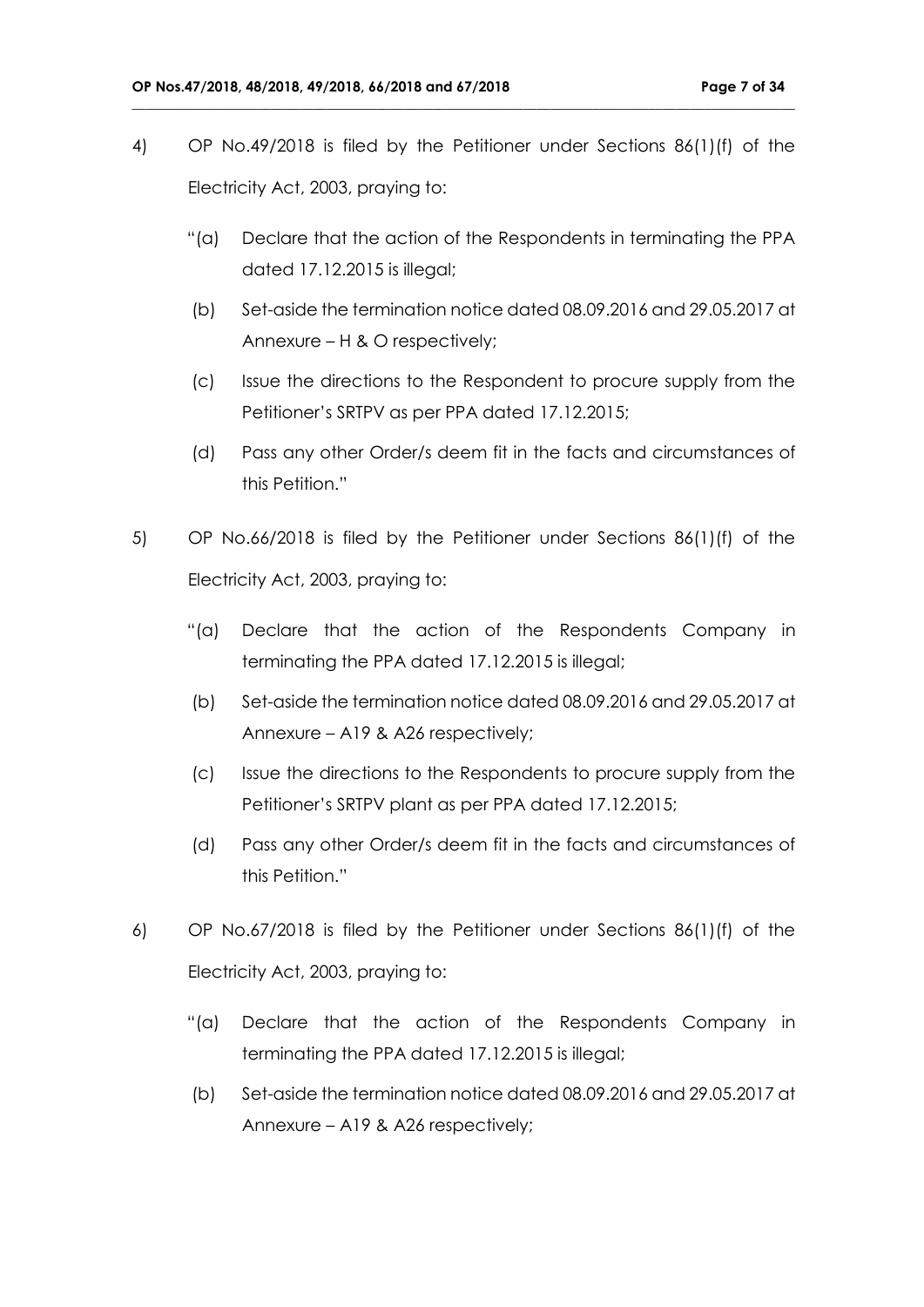(c) Issue the directions to the Respondents to procure supply from the Petitioner's SRTPV plant as per PPA dated 17.12.2015;

**\_\_\_\_\_\_\_\_\_\_\_\_\_\_\_\_\_\_\_\_\_\_\_\_\_\_\_\_\_\_\_\_\_\_\_\_\_\_\_\_\_\_\_\_\_\_\_\_\_\_\_\_\_\_\_\_\_\_\_\_\_\_\_\_\_\_\_\_\_\_\_\_\_\_\_\_\_\_\_\_\_\_\_\_\_\_\_\_\_\_\_\_\_\_\_**

- (d) Pass any other Order/s deem fit in the facts and circumstances of this Petition."
- 7) (a) Some of the common material facts / events, stated by the Petitioners, may be stated as follows:

This Commission has determined the tariff of Rs.9.56 per unit, by its Order dated 10.10.2013, for the grid connected Megawatt Solar Power Projects and also applied the same tariff to the Solar Roof Top Photo Voltaic (SRTPV) Projects, however, the capacity of the SRTPTV Systems was limited to a maximum of one MW. Subsequently, the Government of Karnataka issued the Solar Policy dated 22.05.2014 for the period, from 2014 to 2021 and fixed a target for achieving the installation of 400 MW capacity grid connected SRTPV Systems during the said period, apart from fixing different targets for achievement under different Schemes for the development of the Solar Power Projects. Pursuant to it, the Bangalore Electricity Supply Company Limited (BESCOM) (the Respondent herein) launched the SRTPV Scheme on 07.11.2014, to encourage the grid connected SRTPV Systems on the roof tops of the consumers' existing buildings.

(b) For the purpose of clarity and ready reference, the other common material facts / events, stated by the Petitioners, are detailed below: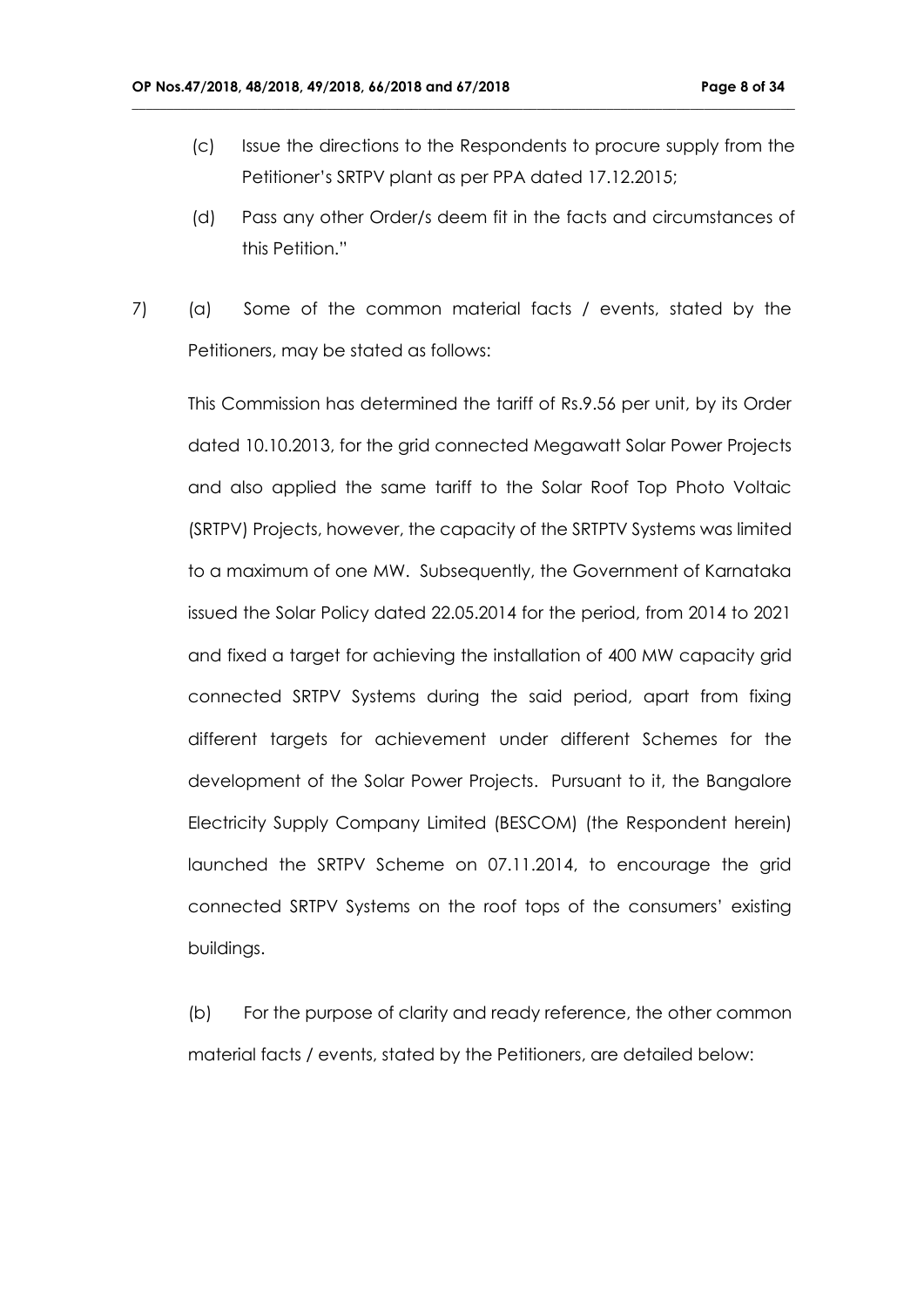| SI.            | Description /     | OP No.         | OP No.                   | OP No.     | OP No.                   | OP No.      |
|----------------|-------------------|----------------|--------------------------|------------|--------------------------|-------------|
| No.            | Event             | 47/2018        | 48/2018                  | 49/2018    | 66/2018                  | 67/2018     |
| 1              | Date of SRTPV     | 31.10.2015     | 31.10.2015               | 31.10.2015 | 31.10.2015               | 31.10.2015  |
|                | application       |                |                          |            |                          |             |
| $\overline{2}$ | Date of PPA       | 17.12.2015     | 17.12.2015               | 17.12.2015 | 17.12.2015               | 17.12.2015  |
|                |                   | (Annex. B)     | (Annex. B)               | (Annex. B) | (Annex. A1)              | (ANNEX. A1) |
| 3              | Date of           | 10.02.2016     | 10.02.2016               | 10.02.2016 | 10.02.2016               | 10.02.2016  |
|                | approval of PPA   |                |                          |            |                          |             |
|                | by the            |                |                          |            |                          |             |
|                | Commission        |                |                          |            |                          |             |
| $\overline{4}$ | RR No. and        | <b>MGP-278</b> | $MHP-24$                 | MHP-377    | KDP-261                  | $KDP-12$    |
|                | Place             |                | Mogatihalli Village,     |            | Kodihalli Village        |             |
|                |                   |                | Molakalmuru Sub-Division |            | Molakalmuru Sub-Division |             |
| 5              | Nature of the     | <b>Brick</b>   | Decadicator              | Feeding    | Poultry                  | Poultry     |
|                | existing building | Industry       | Factory                  | Unit       | Farm                     | Farm        |
| 6              | Approval for      | 15.04.2016     | 15.04.2016               | 15.04.2016 | 15.04.2016               | 15.04.2016  |
|                | installing SRTPV  | (Annex.D)      | (Annex.D)                | (Annex.D)  | (Annex.A18)              | (Annex.A18) |
|                | System, issued    |                |                          |            |                          |             |
|                | by EE, BESCOM,    |                |                          |            |                          |             |
|                | Hiriyur           |                |                          |            |                          |             |
| $\overline{7}$ | Project           | 07.05.2016     | 07.05.2016               | 07.05.2016 | 07.05.2016               | 07.05.2016  |
|                | Development       |                |                          |            |                          |             |
|                | Agreement with    |                |                          |            |                          |             |
|                | Project           |                |                          |            |                          |             |
|                | Developer         |                |                          |            |                          |             |
| 8              | MoU entered       | 11.05.2016     | 11.05.2016               | 11.05.2016 | 11.05.2016               | 11.05.2016  |
|                | into with Project |                |                          |            |                          |             |
|                | Developer         |                |                          |            |                          |             |
| 9              | Date of           | 08.09.2016     | 08.09.2016               | 08.09.2016 | 08.09.2016               | 20.08.2016  |
|                | cancellation of   | (Annex.H)      | (Annex.H)                | (Annex.H)  | (Annex.A19)              | (Annex.A19) |
|                | <b>PPA</b>        |                |                          |            |                          |             |
| 10             | WP filed by the   | 51497/         | 51459/                   | 51001/     | 51458/                   | 51495/      |
|                | Petitioners       | 2016           | 2016                     | 2016       | 2016                     | 2016        |
| 11             | Date of Interim   | 27.09.2016     | 27.09.2016               | 22.09.2016 | 27.09.2016               | 27.09.2016  |
|                | Order in the WP.  |                |                          |            |                          |             |

**\_\_\_\_\_\_\_\_\_\_\_\_\_\_\_\_\_\_\_\_\_\_\_\_\_\_\_\_\_\_\_\_\_\_\_\_\_\_\_\_\_\_\_\_\_\_\_\_\_\_\_\_\_\_\_\_\_\_\_\_\_\_\_\_\_\_\_\_\_\_\_\_\_\_\_\_\_\_\_\_\_\_\_\_\_\_\_\_\_\_\_\_\_\_\_**

(c) The Petitioner in the above cases, claiming to be eligible for installation of the SRTPV Systems on their existing buildings, entered into Power Purchase Agreements (PPAs), for installation of one MW capacity SRTPV Systems on their existing buildings. The Petitioners entered into the Project Development Agreements dated 07.05.2016 with the Developer, viz., M/s. TECSO Pvt. Ltd., Vadodara – 391110 Gujarat, for establishment of the SRTPV Systems. They also entered into MoUs dated 11.05.2016 with the Project Developer. Further, the Petitioners applied for construction of the 11 kV Line for evacuation of power from their SRTPV Systems to the Sub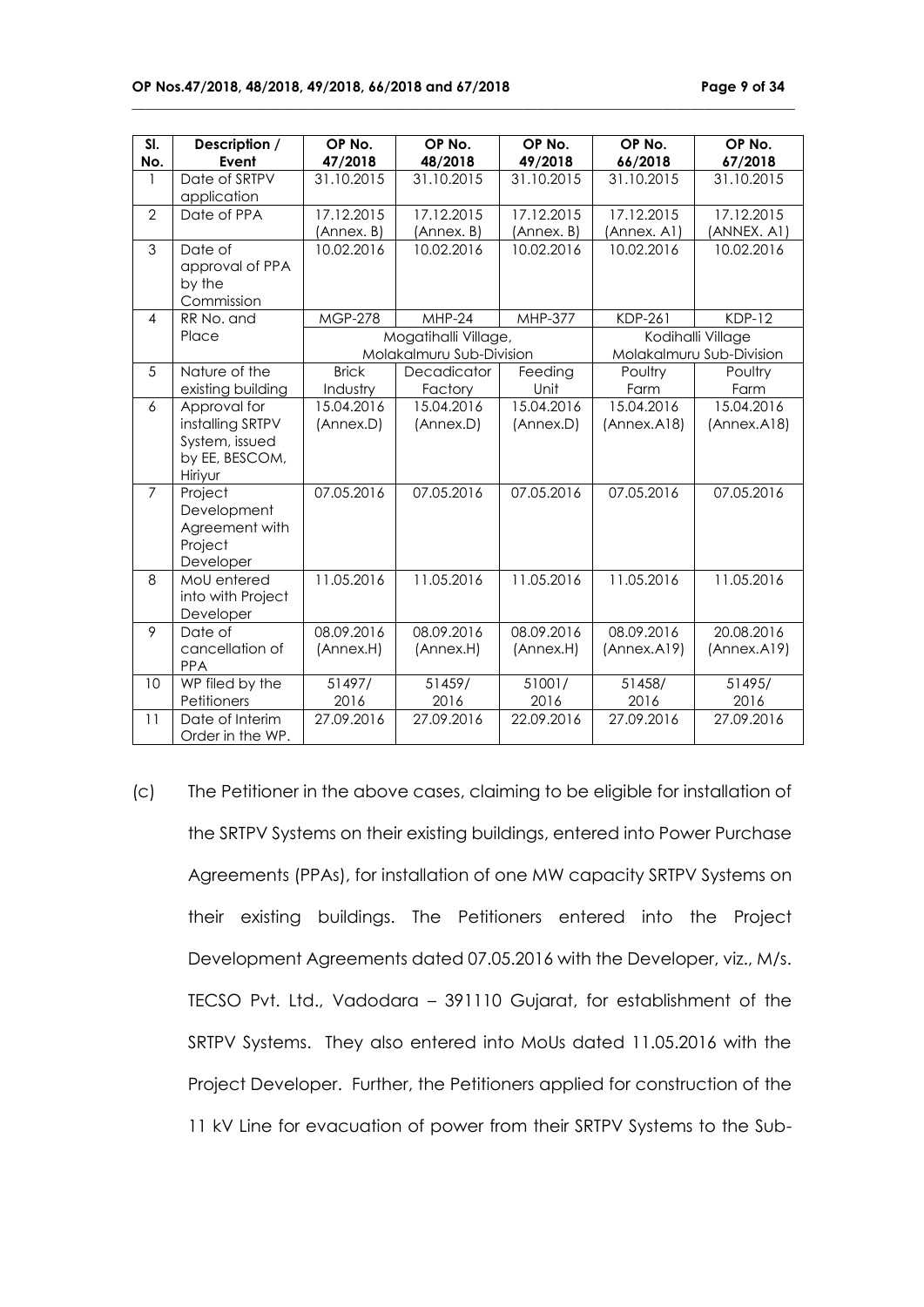Stations. Accordingly, in OP Nos.47, 48 and 49 of 2018, a common Evacuation Approval dated 22.06.2016 was granted by the EE, BESCOM, Hiriyur (ANNEXURE-R). Likewise, in OP Nos.66 and 67 of 2018, another common Evacuation Approval dated 27.06.2016 was granted by the EE, BESCOM, Hiriyur (ANNEXURE-A29 produced in OP No.66/2018). However, it appears, for some reason, the Petitioner in OP No.67/2018 was granted approval dated 29.12.2017 (ANNEXURE-A29), for evacuation of power through a different Line. The Petitioners contended that, during the progress of installation of the SRTPV Systems, the Executive Engineer (Ele), C, O&M Division, BECOM, Hiriyur (hereinafter referred to as the EE, BESCOM, Hiriyur), issued the Official Memoranda (OMs) dated 08.09.2016, cancelling all the PPAs, without any valid ground and without issuing any prior Notice.

- (d) As against the OMs dated 08.09.2016 cancelling the PPAs, the Petitioners preferred Writ Petitions (WPs) before the Hon'ble High Court of Karnataka at Bengaluru. The Petitioner in OP No.49/2018, Shri T. Sharanappa, had obtained an Interim Order on 22.09.2016 and all other Petitioners obtained the Interim Orders on 27.09.2016, staying the operation of the OMs dated 08.09.2016 and further directing the Respondents to continue the PPAs dated 17.12.2015.
- (e) The WPs were allowed on 16.03.2017, setting aside the OMs dated 08.09.2016 and directing the concerned Officer of the Respondent (BESCOM) to issue Show Cause Notices to the Petitioners, for the alleged contravention and to pass Orders after obtaining replies of the Petitioners.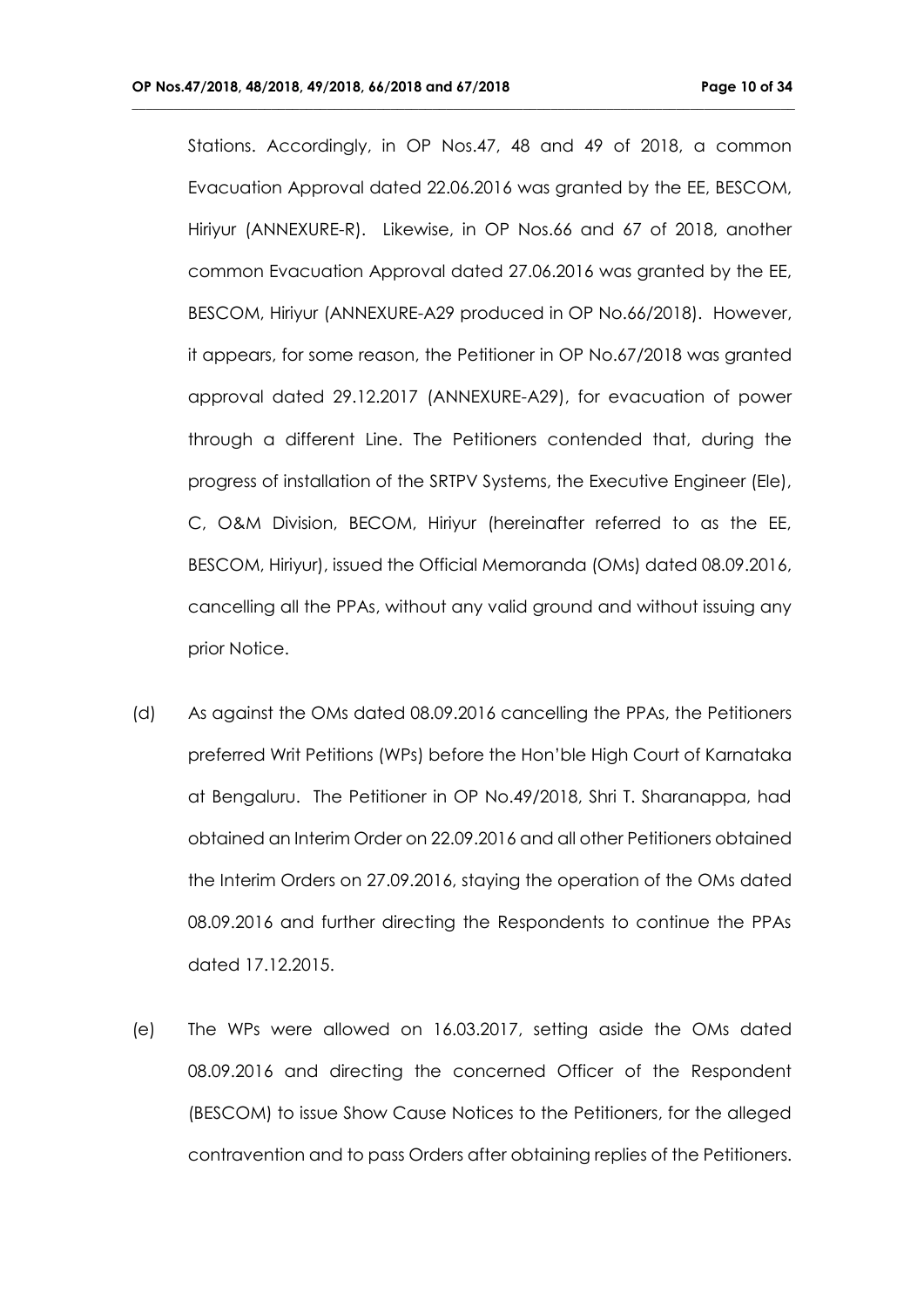Accordingly, Show Cause Notices dated 13.04.2017 were issued. After receipt of the replies from the Petitioners, the EE, BESCOM, Hiriyur, issued separate Order dated 29.05.2017, holding that their replies were not acceptable and the PPAs dated 17.12.2015, executed by the Petitioners, stood cancelled.

- (f) After obtaining the Interim Orders of Stay, staying the operation of the OMs dated 08.09.2016 and directing to continue the PPAs dated 17.12.2015, the Petitioners approached the Chief Electrical Inspector to Government (CEIG), for obtaining approvals of the drawings. The CEIG, under letter dated 15.05.2017 (ANNEXURE-S), in respect of the SRTPV Systems of the Petitioners in OP Nos.47, 48 and 49 of 2018 and under letter dated 16.05.2017 (ANNEXURE-A31), in respect of the SRTPV Systems of the Petitioners in OP Nos.66 and 67 of 2018, asked further clarification from the EE, BESCOM, Hiriyur, regarding the action taken on the directions issued in the Writ Petitions. As already noted, the EE, BESCOM, Hiriyur, had cancelled the PPAs, again, on 29.05.2017.
- (g) Though the Petitioners have not specifically stated regarding the Order dated 07.11.2017, passed by this Commission *"in the matter of: Tariff Order*  for SRTPV Plants violating the norms specified for implementation of the *SRTPV Plants"*, we may take note of it, for understanding the further events stated by the Petitioners. Under this Order, the Commission had granted certain reliefs to the consumers of SRTPV Systems, who had entered into PPAs under the Generic Tariff Orders dated 10.10.2013 and 02.05.2016,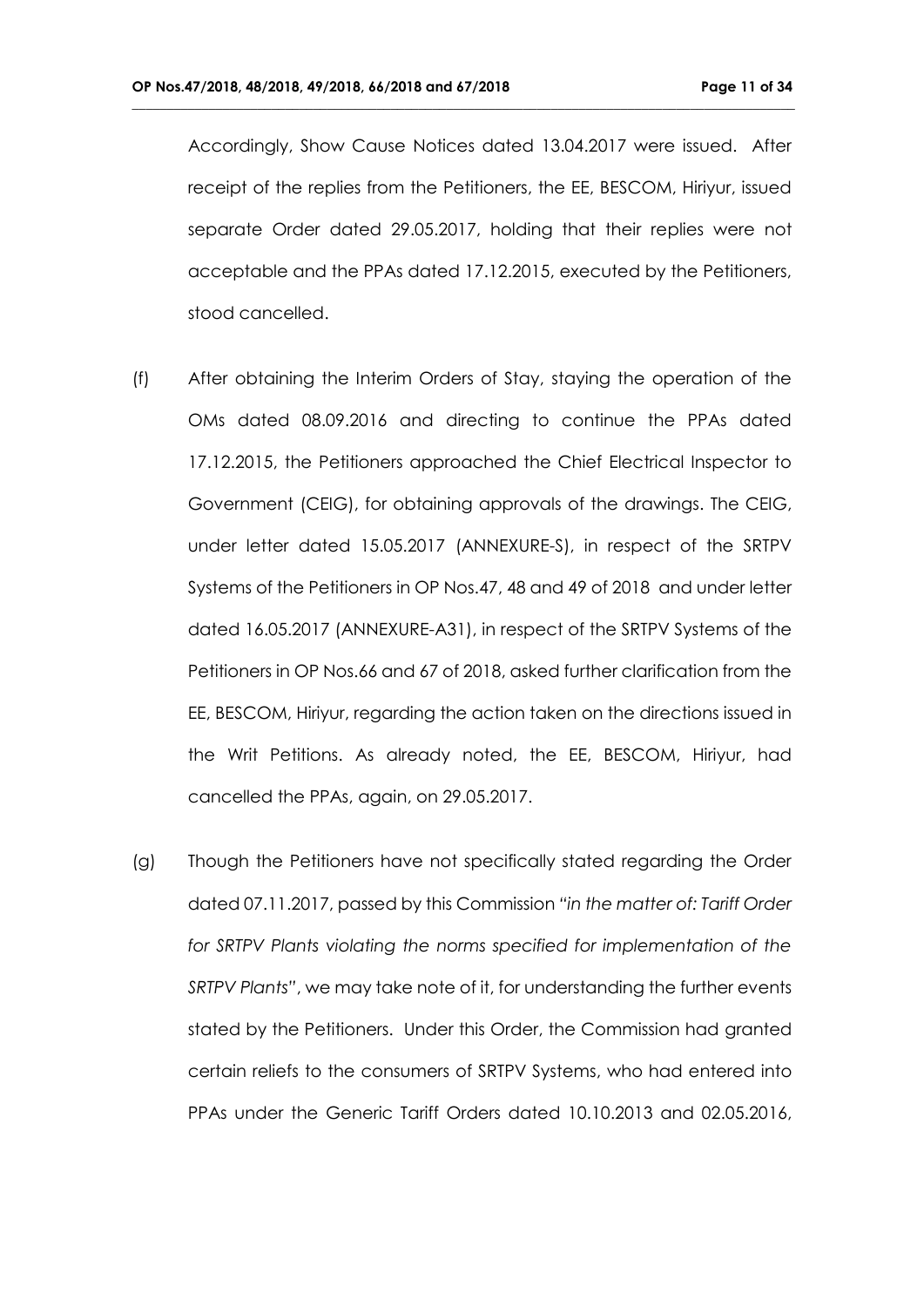and in which the PPAs had been cancelled due to delay in commissioning of the Projects and for other reasons.

- (h) Subsequent to passing of the above-said Order dated 07.11.2017, the Petitioners approached the Managing Director of the Respondent (BESCOM), with their letters, during the last week of November, 2017, requesting for synchronization of their SRTPV Systems and also to take suitable steps for the revival of the PPAs. In pursuance of such requests, the SRTPV Systems of the Petitioners, except in the case of Smt.A.Jayamma, the Petitioner in OP No.47/2018, were synchronized, after entering into fresh PPAs dated 15.12.2017, at the tariff of Rs.5.20 per unit. In OP No.48 and 49 of 2018, the Petitioners have obtained the approval of electrical installations pertaining to their SRTPV Systems from the CEIG, under letters dated 28.12.2017 (ANNEXURE-Z1) and dated 22.12.2017 (ANNEXURE-Z1), respectively. In the same manner, in OP Nos.66 and 67 of 2018, the Petitioners have obtained approval of electrical installations pertaining to their SRTPV Systems from the CEIG, under letters dated 28.12.2017 (both marked as ANNEXURE-A40).
- (i) These fresh PPAs, with the tariff of Rs.5.20 per unit, were submitted before this Commission for approval. This Commission approved these PPAs, subject to modification of the tariff, at the rate of Rs.3.57 per unit and directed to enter into the modified PPAs. Accordingly, the Petitioners in OP Nos.66 and 67 of 2018 have entered into the modified PPAs dated 30.12.2017, agreeing to supply the Solar energy at the tariff of Rs.3.57 per unit. Likewise, the Petitioners in OP Nos.48 and 49 of 2018 have also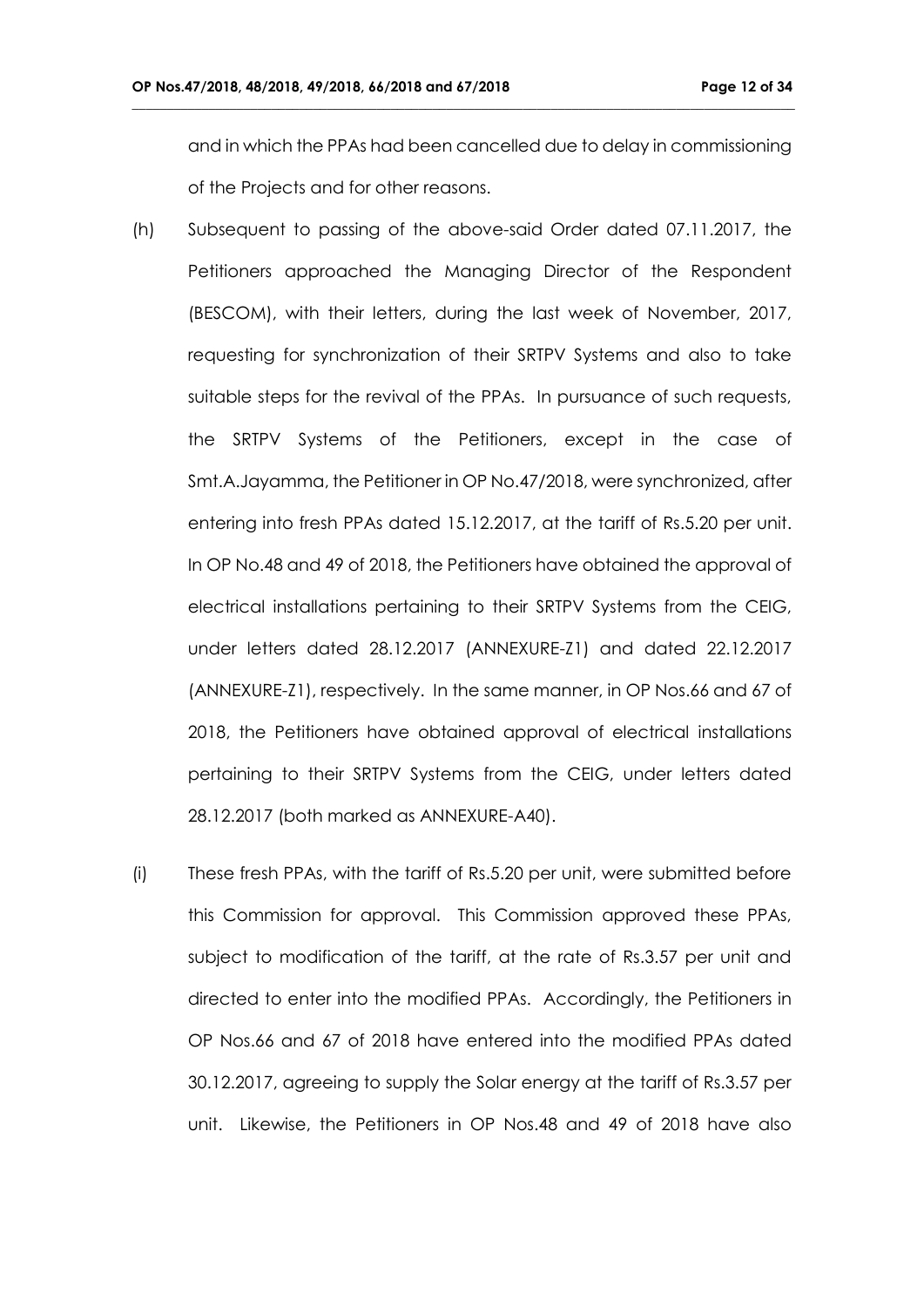entered into the modified PPAs dated 28.01.2018, agreeing to supply the Solar energy, at the rate of Rs.3.57 per unit.

- (j) The SRTPV Systems of the Petitioners in OP Nos.66 and 67 of 2018 were commissioned on 30.12.2017. Likewise, the SRTPV Systems of the Petitioners in OP Nos.48 and 49 of 2018 were commissioned on 18.01.2018.
- (k) The Petitioners in OP Nos.47, 48, 49, 66 and 67 of 2018 have filed the present Petitions, before this Commission, on 21.05.2018, 21.05.2018, 25.05.2018, 24.07.2018 and 24.07.2018, respectively.
- 8) The Petitioners have urged the following grounds in support of the reliefs sought for by them:
- (a) Time was not the essential factor for completing the installation of the SRTPV System. The PPA does not contain any term, fixing the time, within which the installation works of the SRTPV System were to be completed. Even imposition of 180 days' time for completion of the works, as per the approval dated 15.04.2016, issued by the EE, BESCOM, Hiriyur, is invalid. The BESCOM's Circular dated 17.11.2015, allowing the extension of time for commissioning of the SRTPV System, on payment of certain amounts, would show that time was not essence for commissioning the SRTPV System.
- (b) The Petitioners have competed the works of the SRTPV Systems and there was no delay in completing the works within the time stipulated, as per the approval for installation, dated 15.04.2016. The EE, BESCOM, Hiriyur,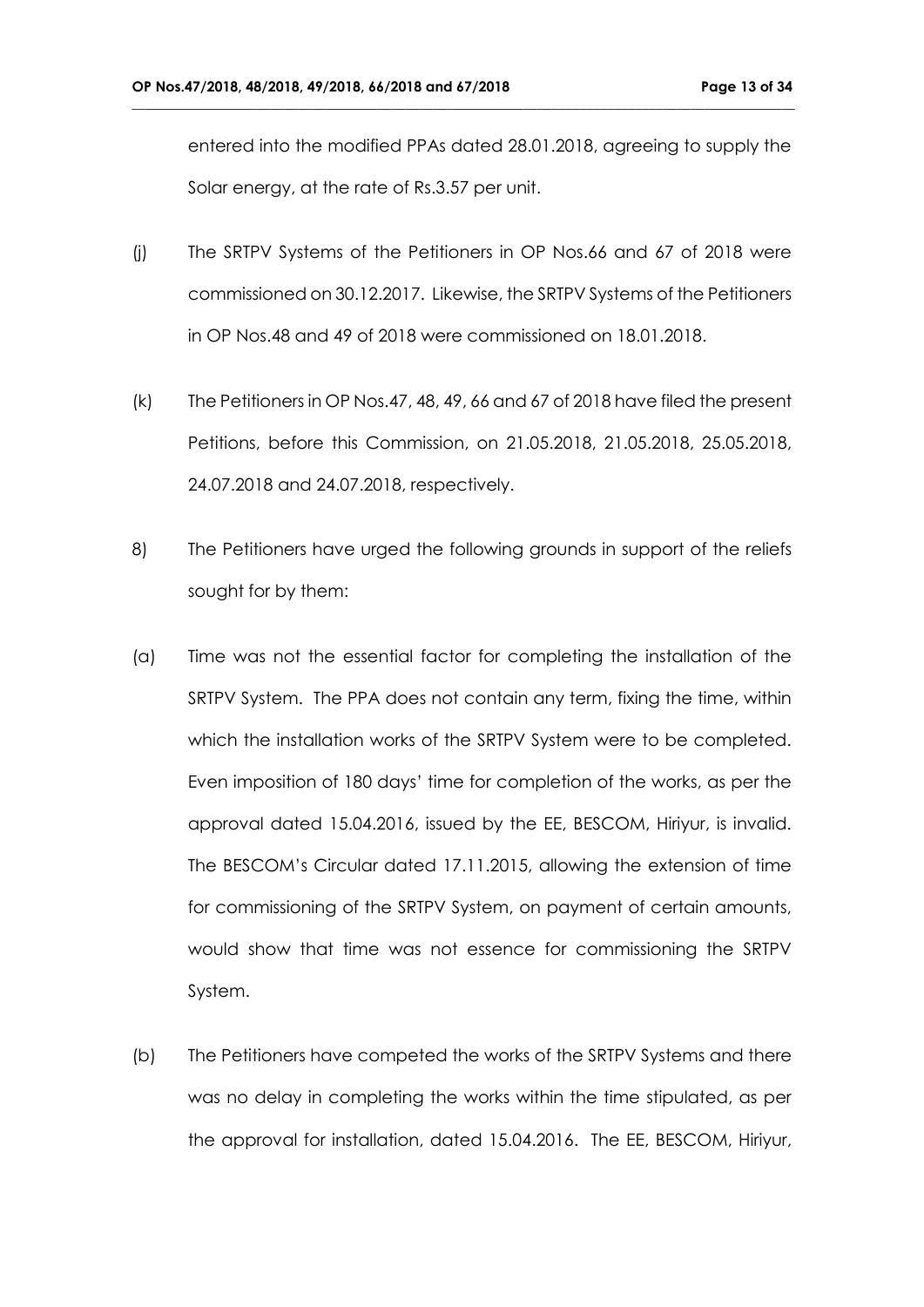has cancelled the PPAs, as per the OM dated 08.09.2016 in OP Nos.47, 48, 49 & 66/2018 and OM dated 20.08.2016 in OP No.67/2018 (Annexure A-19), much earlier to the time allowed for completion of the works of the SRTPV Systems.

- (c) The cancellation of the PPAs is illegal and arbitrary. None of the officials of the Respondent (BESCOM) had actually visited the spot and inspected the SRTPV Systems. The officials of the Respondent (BESCOM) themselves had given the Feasibility Report and had found that the space on the roof top was sufficient. There was no extension of the existing buildings or construction of new buildings, for installation of the SRTPV Systems.
- (d) The grounds stated in the Show Cause Notices dated 13.04.2017, for cancellation of the PPAs, were baseless.
- (e) Therefore, the Petitioners have prayed for allowing the Petitions.
- 9) Upon Notice, the Respondents have appeared through their counsel. The 1st Respondent-State of Karnataka has not filed any written objections. The Respondents 2 to 4 (BESCOM and its officials) have filed a common Statement of Objections in all the five Petitions. The execution of the PPAs, the exchange of several correspondences between the parties and filing of the Writ Petitions by the Petitioners and the subsequent events, are not disputed by the Respondents 2 to 4. The defence taken in all the five cases is almost similar, the gist of which may be stated as follows: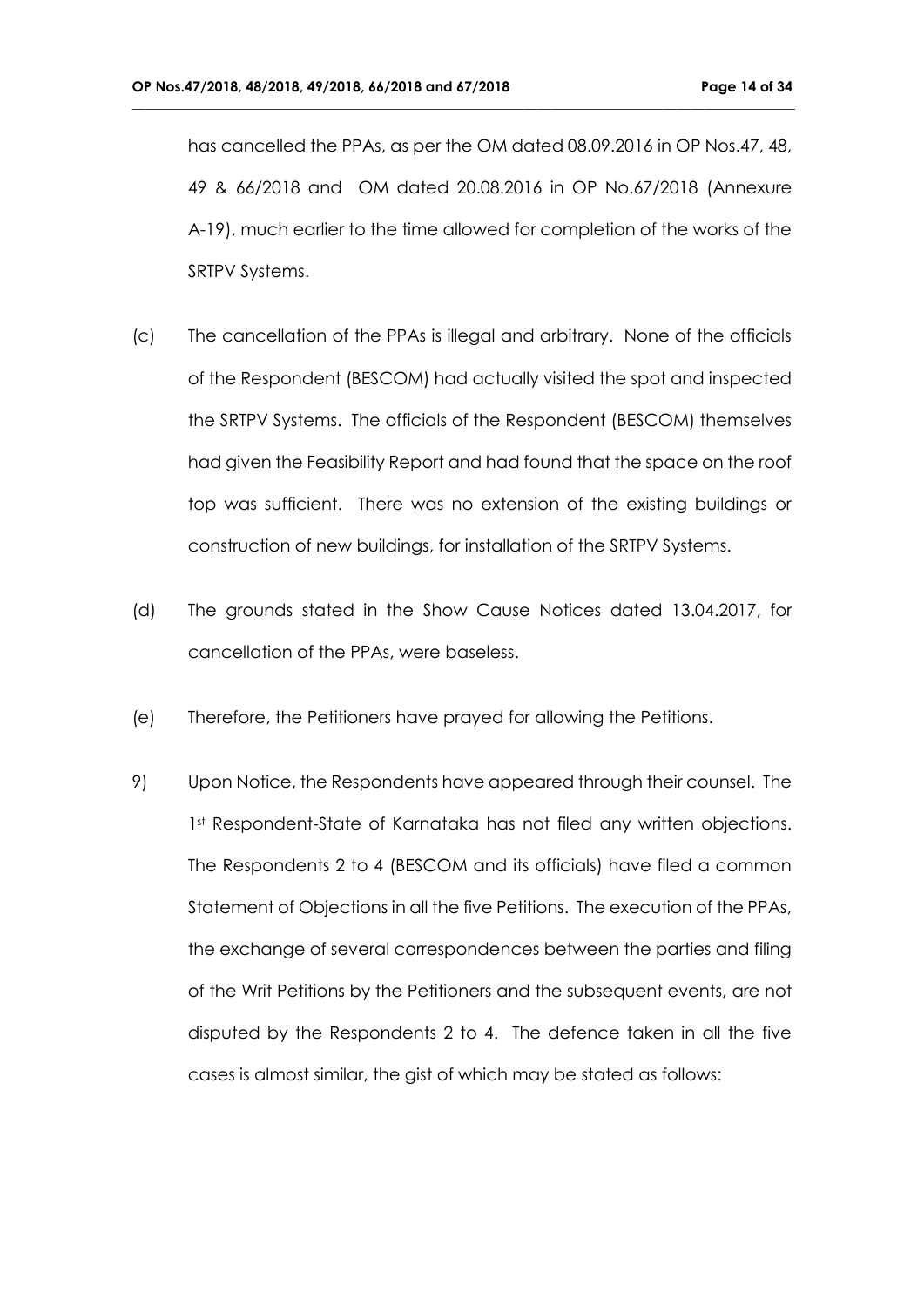(a) That, on 24.08.2016. the officials of the BESCOM conducted an inspection of the proposed SRTPV Systems of the Petitioners and it was observed during inspection that there were several violations, viz.:

- (i) That, the SRTPV Systems, or a part thereof, were intended to be installed on the roof tops of the buildings under construction or on the newly extended portion of the existing buildings;
- (ii) That, the work of installation of the SRTPV Systems had not yet commenced, as on the date of inspection;
- (iii) That, the Licences obtained in respect of certain buildings were limited to the approved activities only, but they were not holding good for installation of the SRTPV Systems; and,
- (b) That, as per the Order dated 07.11.2017, passed by this Commission (produced as ANNEXURES - R5, R6 and R4 in OP Nos.48, 49, 66 and 67 of 2018, respectively), these Petitioners are entitled to Rs.3.57 per unit for the energy supplied, but not for any other higher tariff.
- (c) They have denied the adverse allegations made against them. They have contended that, the SETPV Systems should have been completed and synchronized, within 180 days from the date of execution of the PPAs.
- (d) For the above reasons, the Respondents have prayed for dismissal of the Petitions.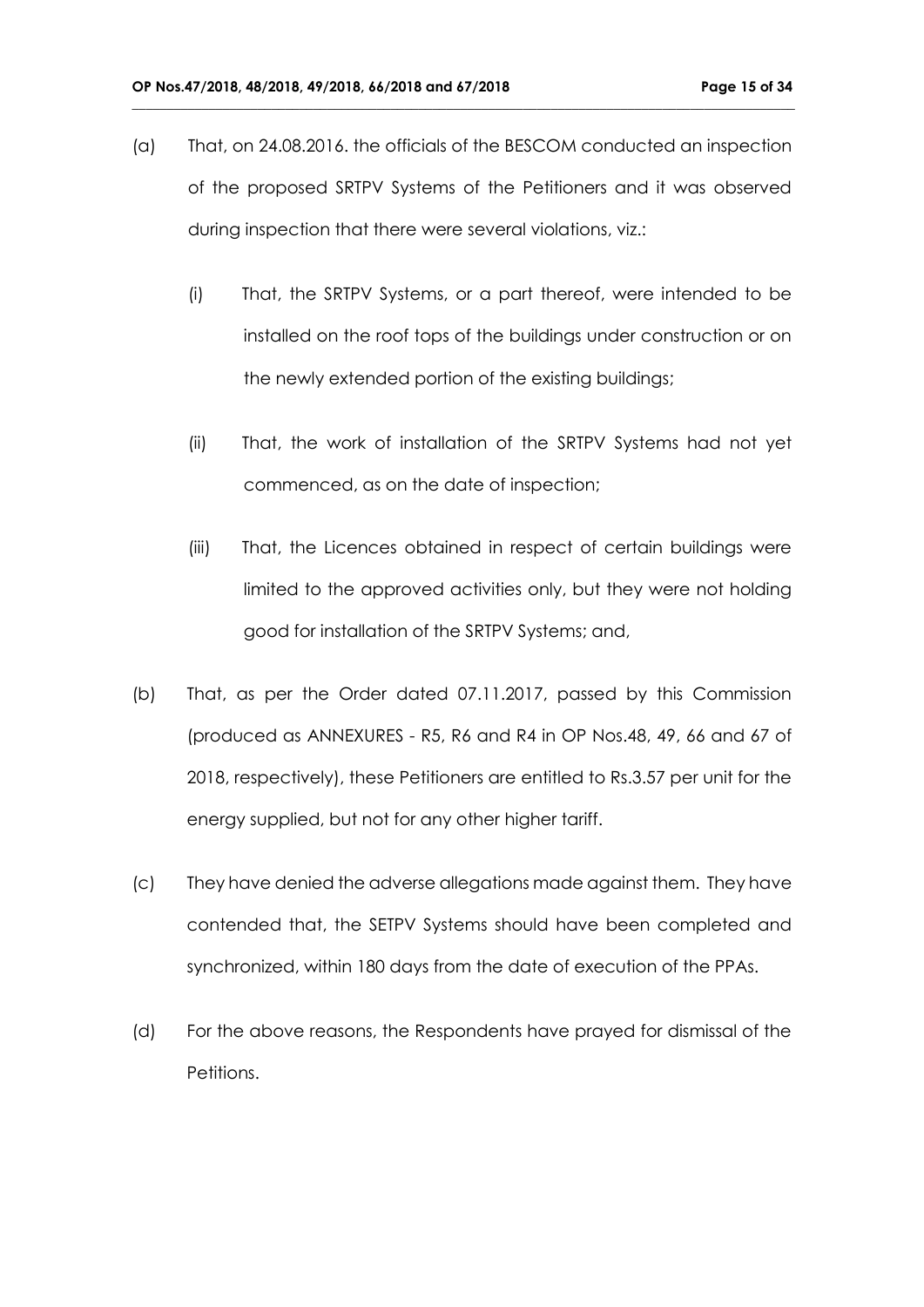10) The Petitioners have filed Rejoinders in all these Petitions, denying the contraventions, alleged against them, by the Respondents.

- 11) We have heard the learned counsel for the parties. The following issues would arise for our consideration:
	- (1) Whether time was not the essential factor for completion of the works of the SRTPV Systems, in these cases, as claimed by the Petitioners?
	- (2) Whether the works of the SRTPV Systems were completed, or could have been completed, within the stipulated period, for commissioning of the said Systems?
	- (3) Whether the Respondents have made out sufficient grounds for cancellation of the PPAs dated 17.12.2015, executed by the Petitioners?
	- (4) Whether the Petitioners are entitled for any relief(s)? If so, to what relief(s)?
	- (5) What Order?
- 12) After considering the submissions of the parties and the material on record, our findings on the above issues are as follows:
- 13) **ISSUE No.(1):** *Whether time was not the essential factor for completion of the works of the SRTPV Systems, in these cases, as claimed by the Petitioners?*
- (a) The Petitioners have contended that, time was not the essential factor for completion of the works of the SRTPV Systems. They have relied upon the fact that, the PPAs do not contain any specific clause stipulating the time, within which the SRTPV Systems are to be completed. Therefore, they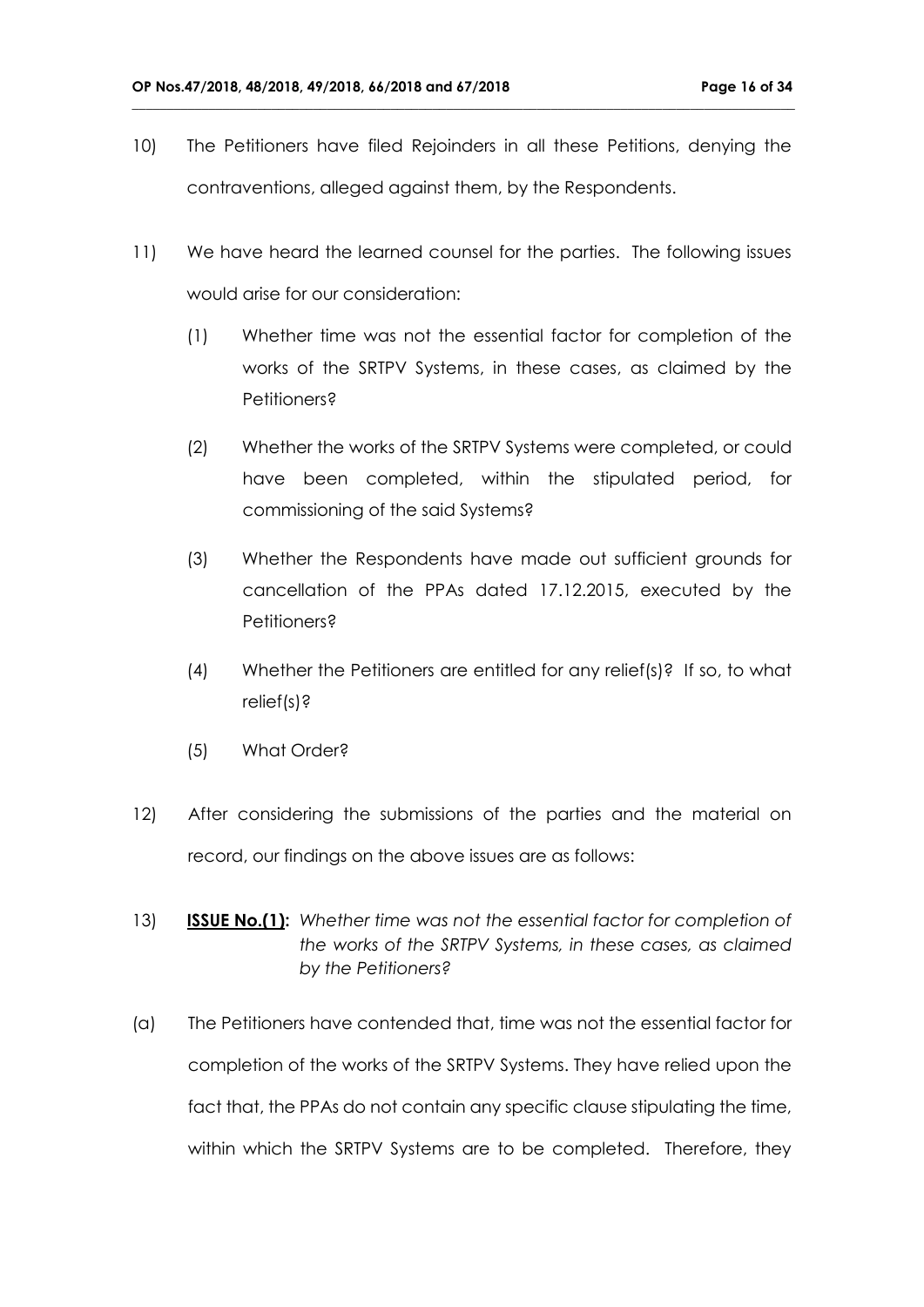have further contended that, imposition of any time limit, by way of any letter or direction by the Respondent (BESCOM) alone, would not be valid and not binding on the Petitioners. They have also relied upon the Respondent (BESCOM)'s Circular dated 17.11.2015, which allowed for extension of time, upto a maximum of twelve months, after the expiry of the initial 180 days, for completion of the works of the SRTPV Systems, on payment of certain charges.

**\_\_\_\_\_\_\_\_\_\_\_\_\_\_\_\_\_\_\_\_\_\_\_\_\_\_\_\_\_\_\_\_\_\_\_\_\_\_\_\_\_\_\_\_\_\_\_\_\_\_\_\_\_\_\_\_\_\_\_\_\_\_\_\_\_\_\_\_\_\_\_\_\_\_\_\_\_\_\_\_\_\_\_\_\_\_\_\_\_\_\_\_\_\_\_**

(b) Though the above contention of the Petitioners appears to be attractive, the same is not acceptable and correct, for the reasons narrated below:

(i) The PPA cannot be read in isolation of the Guidelines issued for installing the SRTPV Systems. Both parties have not produced a complete set of the Guidelines issued by the Respondent (BESCOM) regarding installation of the SRTPV Systems. The complete set of the Guidelines consists of Formats 1 to 17. The Guidelines relating to the consumers is at Format-16 and Guidelines relating to the BESCOM Officers is at Format-17. The standard Format of the PPA, approved by this Commission, is at Format-12. Formats 1 to 8 relate to the various stages, from filing of the application till synchronization of the SRTPV Systems. As per these guidelines, a detailed procedure was set out for establishing the SRTPV Systems, which included filing of an application - on line or off line, paying the requisite registration fees, scanning of applications, revenue verification and submission of technical feasibility report, obtaining of approval for installing the SRTPV System in Format No.5 for LT installations up to 50 kWp and in Format No.6 for HT installations of above 50 kWp,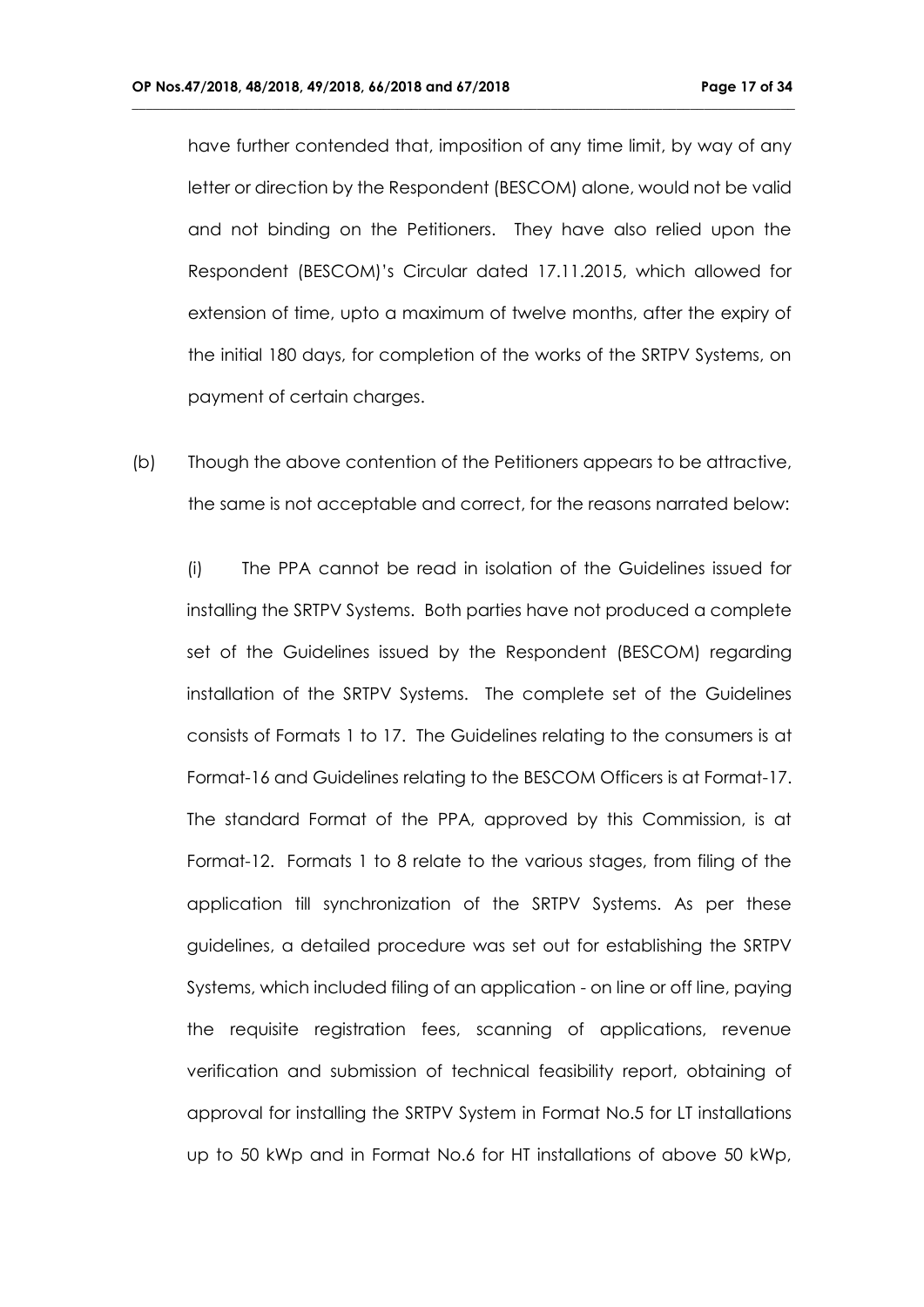submission of Work Completion Report in Format No.7, along with all the necessary documents and thereafter, the inspection of safety procedure by the Assistant Executive Engineer, BESCOM or the Chief Electrical Inspector, as the case may be. Therefore, it is clear that, after filing the application for installing the SRTPV System, a Technical Feasibility Report is essential and thereafter, approval for installing the SRTPV System would be issued in Format-5 or Format-6, as the case may be. These Formats specifically contain a term that the SRTPV System should be completed within 180 days from the date of issuance of such Format-5 or Format-6, as the case may be, in default, the approval given for installation of the SRTPV System would stand cancelled. The stage of execution of the PPA would arise subsequent to the issuance of the Technical Feasibility Report. If the Project is not technically feasible, there is no question of proceeding further;

**\_\_\_\_\_\_\_\_\_\_\_\_\_\_\_\_\_\_\_\_\_\_\_\_\_\_\_\_\_\_\_\_\_\_\_\_\_\_\_\_\_\_\_\_\_\_\_\_\_\_\_\_\_\_\_\_\_\_\_\_\_\_\_\_\_\_\_\_\_\_\_\_\_\_\_\_\_\_\_\_\_\_\_\_\_\_\_\_\_\_\_\_\_\_\_**

(ii) The Respondent (BESCOM) had submitted the draft Guidelines to this Commission, for approval, vide its letter bearing No.BESCOM/BC-51/3584/2013-14/661-65, dated 31.07.2014. The draft standard PPA was one of the Formats included in the draft Guidelines, submitted to the Commission. After scrutiny of the Guidelines, including the draft standard PPA, this Commission, in principle, approved the draft Guidelines with certain modifications and intimated that the draft standard PPA for the installation of the SRTPV systems would be sent, after finalization. The Commission also suggested to incorporate the timelines for grant of different approvals in the Guidelines, so as to ensure the speedy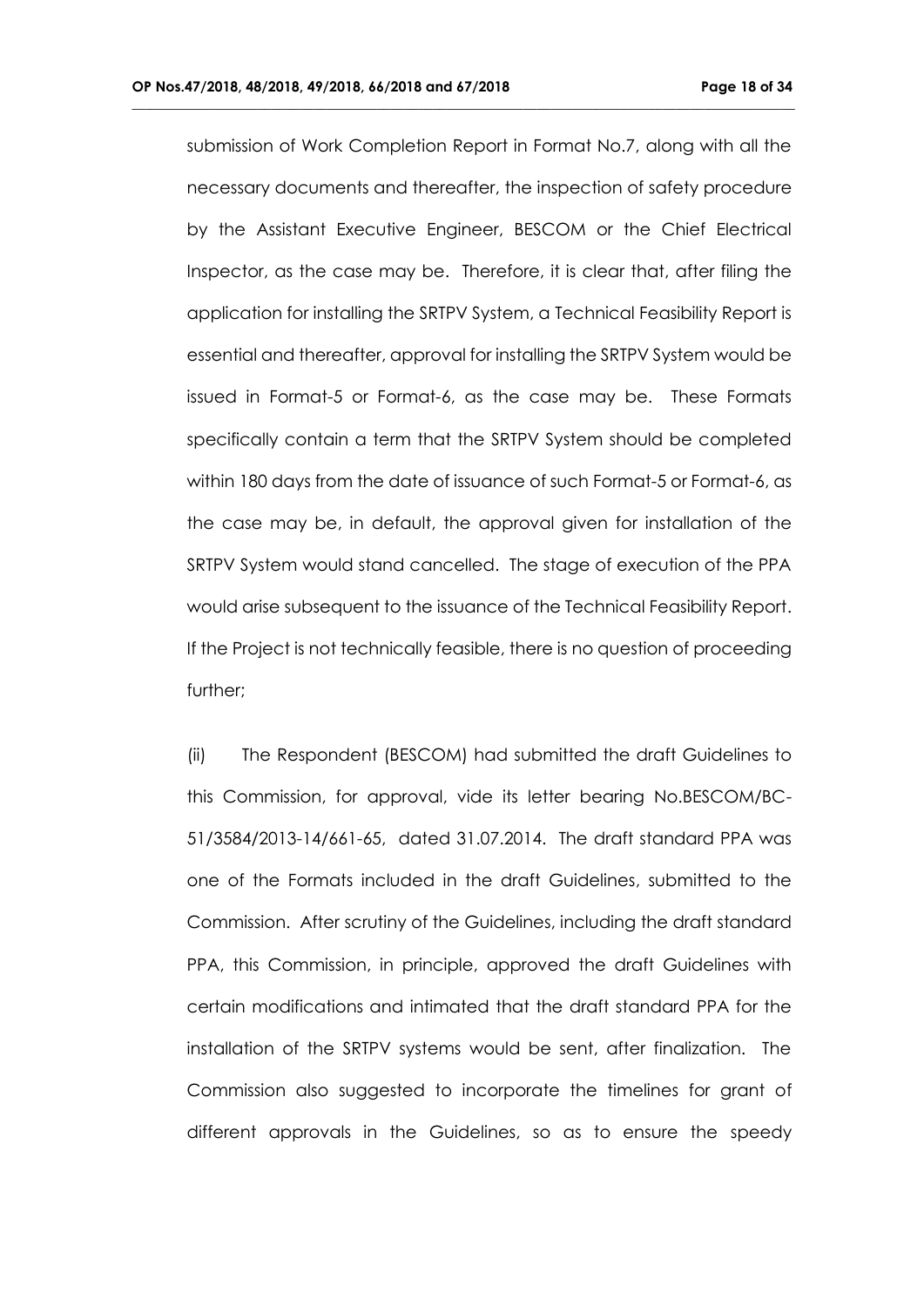implementation of the SRTPV Systems. The in-principle approval was sent by this Commission, by letter bearing No.S/03/1/892, dated 27.08.2014. Later, the draft standard PPA was finalized and sent to the BESCOM by the Commission.

**\_\_\_\_\_\_\_\_\_\_\_\_\_\_\_\_\_\_\_\_\_\_\_\_\_\_\_\_\_\_\_\_\_\_\_\_\_\_\_\_\_\_\_\_\_\_\_\_\_\_\_\_\_\_\_\_\_\_\_\_\_\_\_\_\_\_\_\_\_\_\_\_\_\_\_\_\_\_\_\_\_\_\_\_\_\_\_\_\_\_\_\_\_\_\_**

(iii) The above facts would clearly indicate that, the standard PPA is a part of the Guidelines for installation of the SRTPV Systems and it should be read along with the timelines prescribed in the other Formats. The Petitioners, as well as all other applicants who applied for approval for installing the SRTPV Systems, were aware of the existence of the Guidelines and its contents. The Respondent (BESCOM) had published the said Guidelines on its Website, which is still available there. The above facts would clearly indicate that, the standard format of the PPA only supplements the Guidelines, therefore, it should be read along with the other terms and conditions contained in the Guidelines, elsewhere.

(iv) This Commission, by its Order dated 02.05.2016, had determined the generic tariff for the SRTPV Systems. The said Generic Tariff Order makes it clear that, the PPA entered into with a tariff determined under the Generic Tariff Order dated 10.10.2013, in respect of the SRTPV System, would be governed by the lesser tariff, as determined in the Generic Tariff Order dated 02.05.2016, in case the SRTPV System was not commissioned within the stipulated time, and further that, there should not be any extension of time for commissioning the same, after the Effective Date of the said Order. Therefore, subsequent to the generic Tariff Order dated 02.05.2016, for any delay in commissioning of the SRTPV Systems, there cannot be any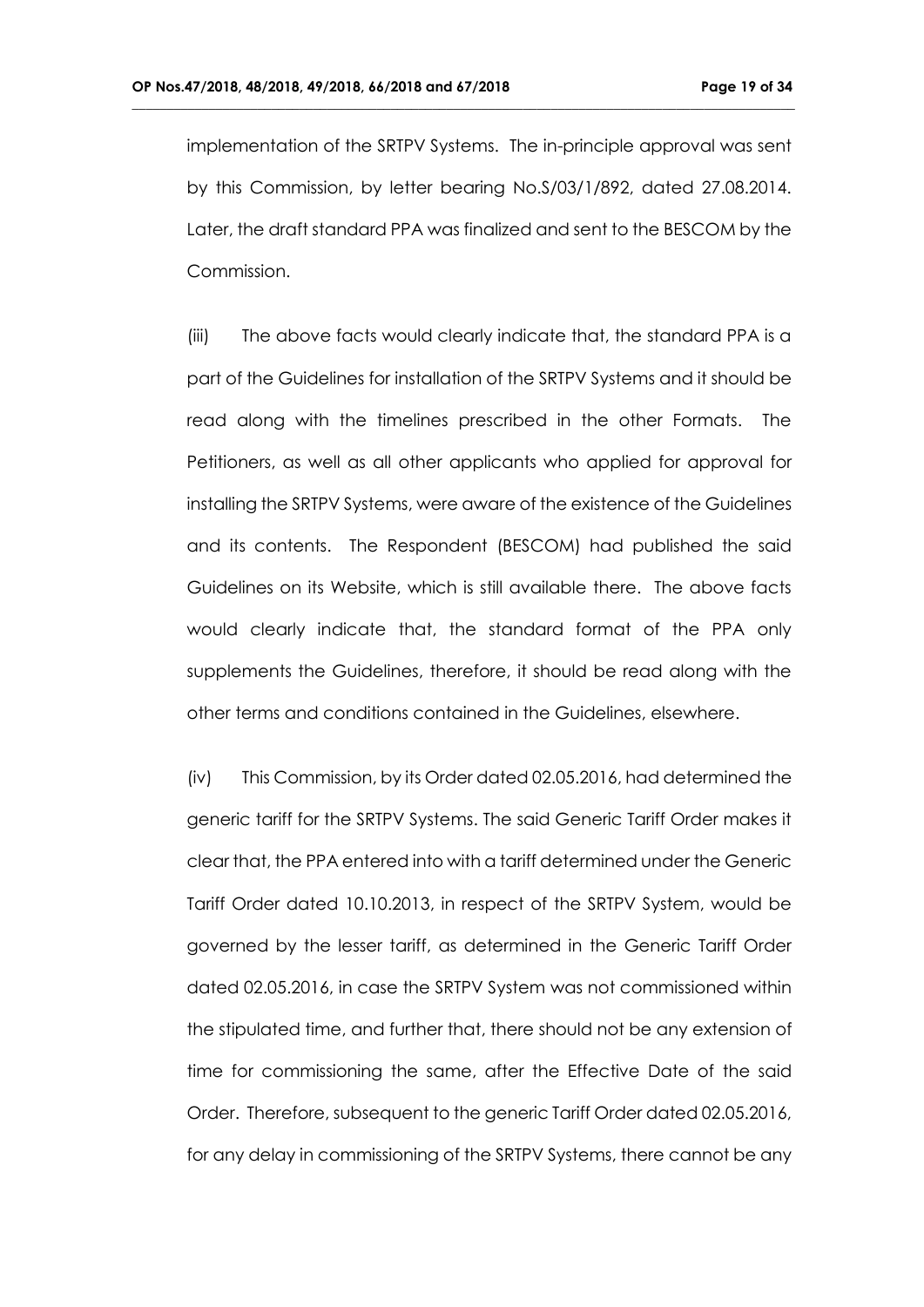extension of time, for any reason, for commissioning of the said System and it should be governed by the lesser tariff.

**\_\_\_\_\_\_\_\_\_\_\_\_\_\_\_\_\_\_\_\_\_\_\_\_\_\_\_\_\_\_\_\_\_\_\_\_\_\_\_\_\_\_\_\_\_\_\_\_\_\_\_\_\_\_\_\_\_\_\_\_\_\_\_\_\_\_\_\_\_\_\_\_\_\_\_\_\_\_\_\_\_\_\_\_\_\_\_\_\_\_\_\_\_\_\_**

(v) The Circular dated 17.11.2015, issued by the Respondent (BESCOM), states that, the Corporate Office had received many letters, requesting for extension of the time limit, for installation of the SRTPV Systems, since the processing of loans would take much time and the present 180 days' time for completion was not sufficient, thereby, the Processing Committee discussed this issue on 16.09.2015 and decided to extend the time limit after collecting certain re-registration fees, from six months to twelve months, as indicted in the said Circular. The Commission is of the considered view that the Respondent (BESCOM) could not have issued such Circular. The Respondent (BESCOM) has obtained the approval for the Guidelines, wherein the timeframe was fixed for installation of the SRTPV Systems, allowing 180 days for commissioning, from the date of the issuance of either Format-5 or Formt-6. Therefore, the Respondent (BESCOM) cannot issue the Circular, without the approval of this Commission, for extension of time. It can be noted that, any such extension of time for commissioning, was affecting the applicability of the tariff, in case there was delay in commissioning the SRTPV Systems, as per the time limit granted earlier. It can also be noted that, the said Circular dated 17.11.2015 was withdrawn by the Respondent (BESCOM), as per its OM dated 18.05.2016. The issuance of such Circular is beyond the powers of the BESCOM and no one can rely upon it, for any reason.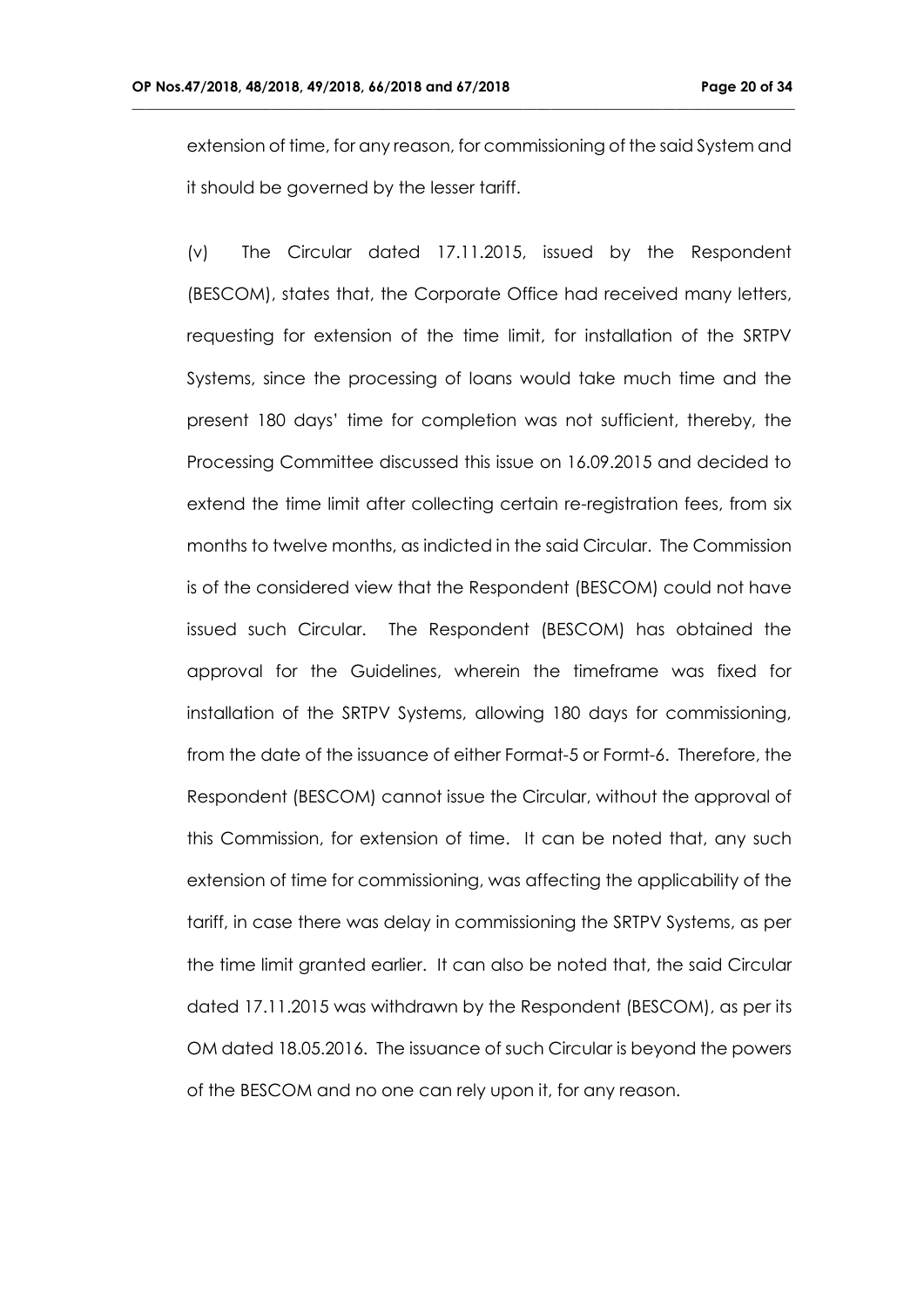(c) For the above reasons, we are of the considered opinion that, achieving the time limit was an essential factor, with regard to the completion of the works of the SRTPV Systems, though such a term was not contained specifically in the PPAs. Therefore, we answer Issue No.(1), in the negative.

- 14) **ISSUE No.(2):** *Whether the works of the SRTPV Systems were completed, or could have been completed, within the stipulated period, for commissioning of the said Systems?*
- (a) The Petitioners have contended that, they have completed the installation works of the SRTPV Systems, well within 180 days from 15.04.2016, the date on which the approval for installing the SRTPV Systems was issued by the EE, BESCOM, Hiriyur. The Respondents (BESCOM) have denied that the Petitioners completed the installation works of the SRTPV Systems, as contended by the Petitioners. Further, they have contended that, the installation works of the SRTPV Systems should have been completed within 180 days from 17.12.2015, the date of execution of the PPAs. The learned counsel for the Respondents (BESCOM) submitted that the issuance of Format-6, i.e., approval for installation of the SRTPV Systems, should be issued, soon after the receipt of the Technical Feasibility Report and before executing the PPA, as stipulated in the Guidelines. Therefore, it is submitted that, issuance of the approval dated 15.04.2016 (ANNEXURE-D), for installing the SRTPV Systems, was improper and it should have been earlier to the date of execution of the PPA, i.e., 17.12.2015. Therefore, it is submitted that, as per the Guidelines, the installation works of the SRTPV Systems should have been completed within 180 days, at least, from the date of the PPAs. The submission of the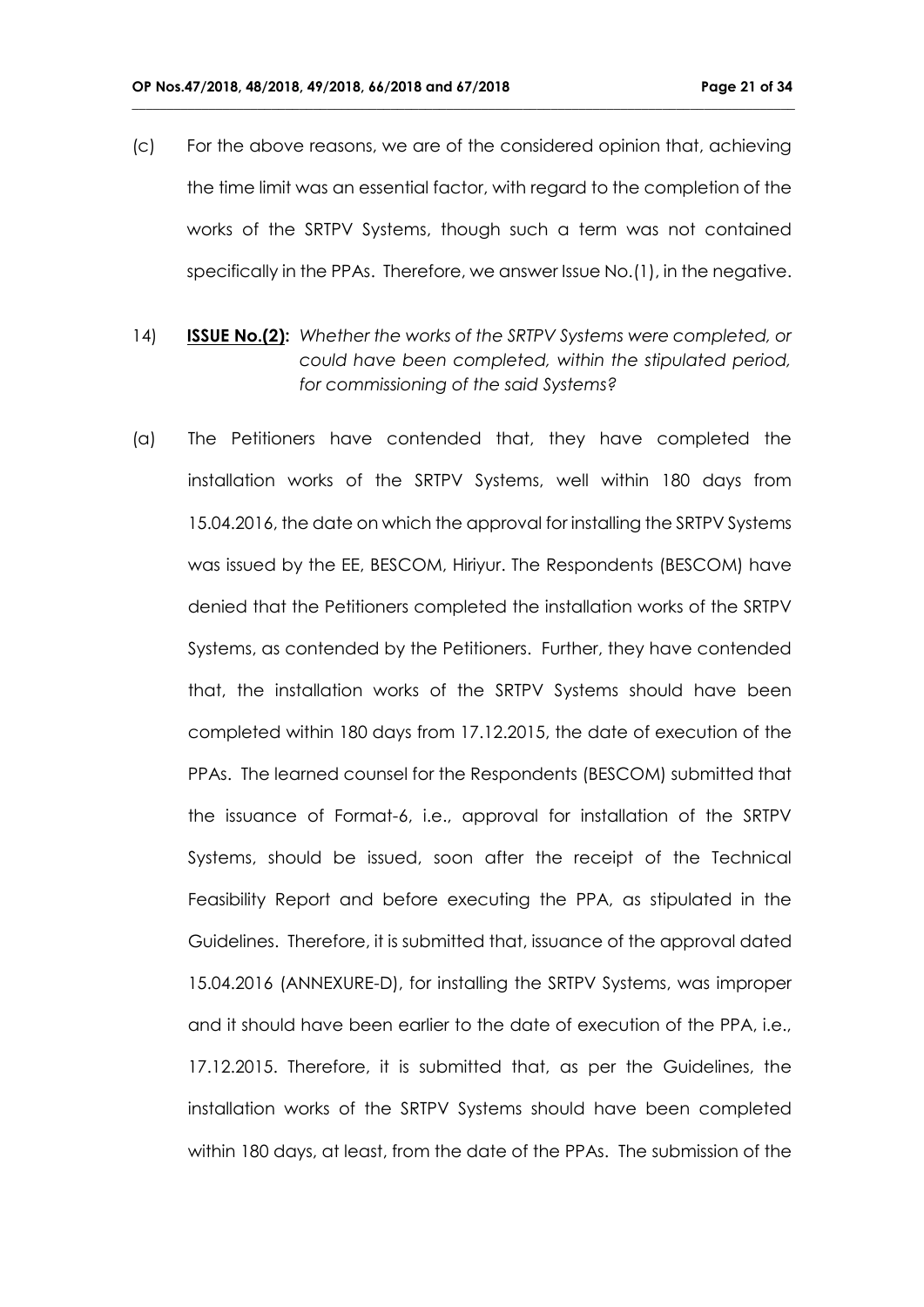learned counsel for the Respondents (BESCOM) appears to be correct. The issuance of the approval dated 15.04.2016 (ANNEXURE-D) appears to have been created just to help the Petitioners, because there was no reason for the EE, BESCOM, Hiriyur, not to issue approval for installing the SRTPV Systems, soon after obtaining the Technical Feasibility Report, as provided under the Guidelines. Therefore, works of the SRTPV System should have been completed within 180 days from the date of execution of the PPAs. The Petitioners could not have completed the works of the SRTPV Systems, within 180 days from the date of the PPAs, as can be seen from their pleadings.

**\_\_\_\_\_\_\_\_\_\_\_\_\_\_\_\_\_\_\_\_\_\_\_\_\_\_\_\_\_\_\_\_\_\_\_\_\_\_\_\_\_\_\_\_\_\_\_\_\_\_\_\_\_\_\_\_\_\_\_\_\_\_\_\_\_\_\_\_\_\_\_\_\_\_\_\_\_\_\_\_\_\_\_\_\_\_\_\_\_\_\_\_\_\_\_**

(b) Even assuming that, the Petitioners were entitled to 180 days from the date of approval, i.e., from 15.04.2016 (ANNEXURE-D), one can say that the Petitioners had not completed the major portion of the installation works of the SRTPV Systems, within that timeframe. They have entered into the Project Development Agreements on 07.05.2016 and the MoUs with the Project Developer on 11.05.2016. The said Project Development Agreements (EPC agreement) entered between Petitioners and TECSO Private Limited, Vadodara-391 110, Gujarat, contains a term in Clause 11.2 which envisages that the Commercial Operation Date (COD) shall not be later than 15<sup>th</sup> October 2016. This shows that the petitioners were well aware about the project completion period was 180 days. The Petitioners have stated in the Petitions that, subsequent to the Project Development Agreements, the Project Developer raised the Invoices dated 13.05.2016, 12.06.2016, 30.06.2016, 21.07.2016, 06.08.2016 and 09.10.2016. The Petitioners have produced copies of the said Invoices along with the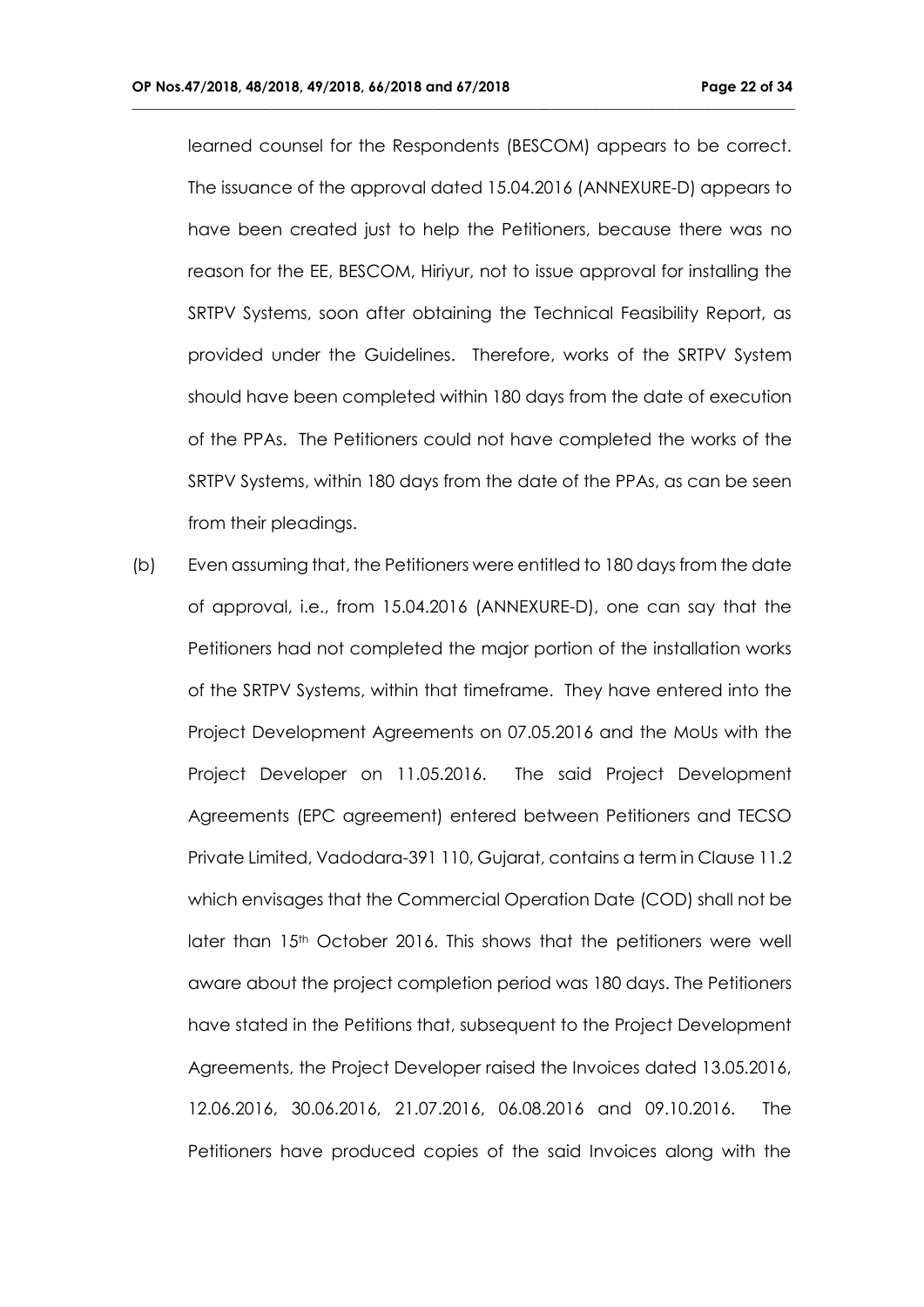Petitions. It is not clarified by the Petitioners, as to on what dates the items indicted in the Invoices were actually delivered at the work spot, and as to when they were installed. As on the date of inspection by the Respondent (BESCOM)'s officials on 24.08.2016, the installation works of the SRTPV Systems had not yet commenced. In the Rejoinders filed by the Petitioners, they have stated that, as on the date of inspection, the work of Engineering, Procurement and Construction was in progress and there was still about 40 days' time left for completion of the works of the SRTPV Systems. The reply in the Rejoinders does not quantify the works already carried out, or the works to be carried out, as on the date of inspection, in regard to the installation of the SRTPV Systems.

**\_\_\_\_\_\_\_\_\_\_\_\_\_\_\_\_\_\_\_\_\_\_\_\_\_\_\_\_\_\_\_\_\_\_\_\_\_\_\_\_\_\_\_\_\_\_\_\_\_\_\_\_\_\_\_\_\_\_\_\_\_\_\_\_\_\_\_\_\_\_\_\_\_\_\_\_\_\_\_\_\_\_\_\_\_\_\_\_\_\_\_\_\_\_\_**

(c) The Format-6, viz., approval for installing the SRTPV System, narrates the different items of works to be carried out by the Applicant. The Format-7, viz., Work Completion Report, requires the mentioning of the actual completion of the different items of works. The final step, after the Work Completion Report, is the inspection of the SRTV System by the AEE of the Respondent (BESCOM) or the Electrical Inspectorate, as the case may be. In the present cases, though the PPAs were cancelled on 08.09.2016, the Petitioners obtained Interim Orders of Stay in the Writ Petitions on 22.09.2016 / 27.09.2016, as noted earlier, staying the operation of the cancellation of the PPAs and directing the continuation of the PPAs. Subsequently, again, the PPAs were cancelled on 29.05.2017. Therefore, one can say that, except for nearly three weeks, the PPAs were in force, from 17.12.2015 to 22.09.2016/27.09.2016, but the Petitioners had not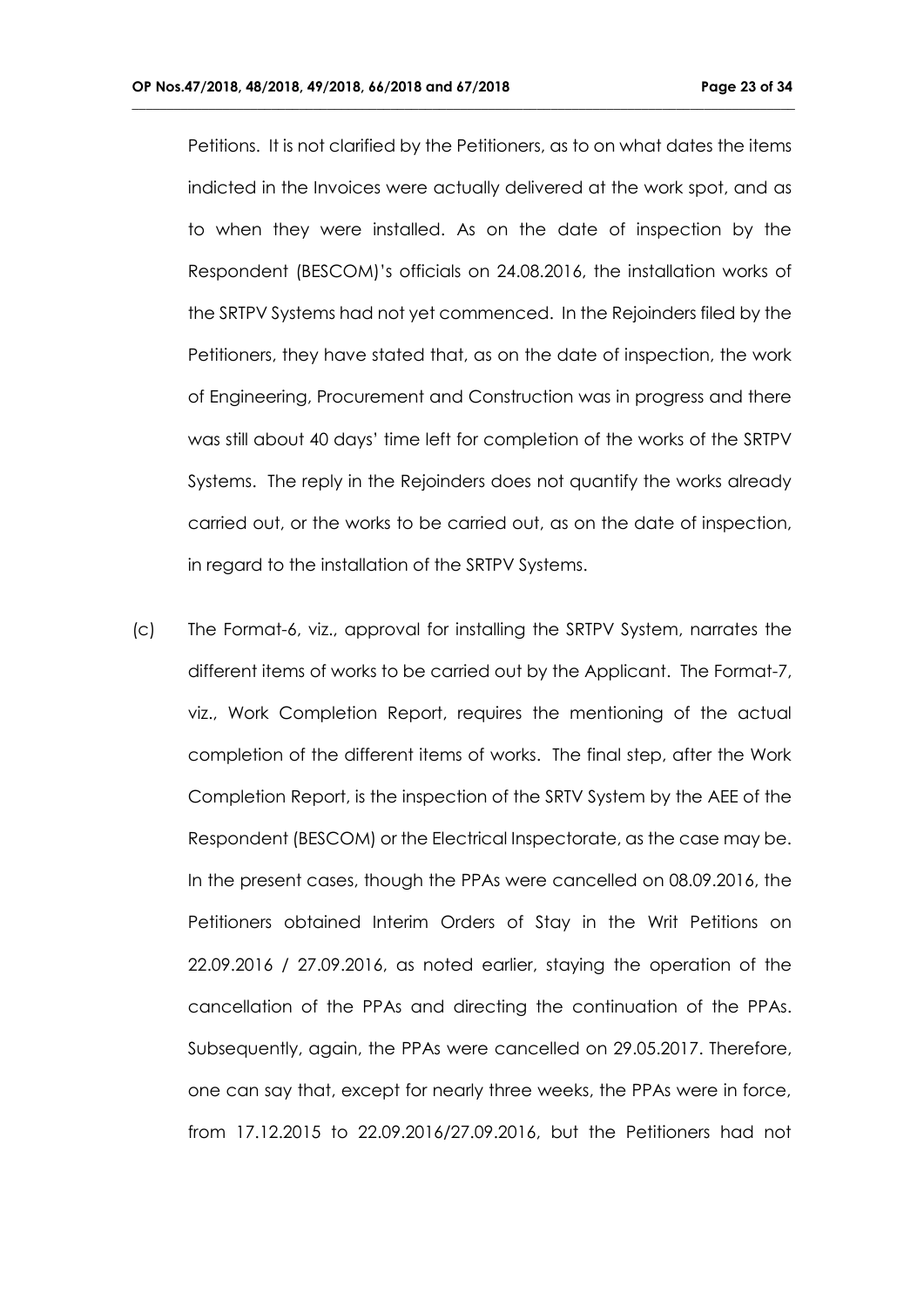completed the installation works of the SRTPV Systems and had not filed the Work Completion Reports, during this period. Considerable portions of the works towards commissioning of the SRTPV Systems were taken up in the months of November and December, 2017, to take shelter under the Order dated 07.11.2017, passed by this Commission.

- (d) For the above reasons, we hold that, the Petitioners had not completed the installation works of the SRTPV Systems, within the stipulated period, for commissioning of the said Systems. Therefore, we answer Issue No.(2), in the negative.
- 15) **ISSUE No.(3):** *Whether the Respondents have made out sufficient grounds for cancellation of the PPAs dated 17.12.2015, executed by the Petitioners?*
- (a) The Solar Policy, as well as the Guidelines issued, would make it compulsory that the SRTPV Systems should be installed on the roof tops of the existing buildings only. Therefore, if an applicant falsely represents the deficiency of the roof top area for installing any particular capacity of the SRTPV System, the PPA of such applicant can be cancelled, for such fraudulent misrepresentation. The reasons may be stated thus: The Capital Cost for installation of the SRTPV System was reducing considerably, form year-to-year. Subsequent to passing of the Generic Tariff Order dated 10.10.2013, determining the tariff of Rs.9.56 per unit, this Commission issued a Discussion Paper on 16.11.2015, proposing reduction of the tariff of the SRTPV Systems and also limiting the capacity of the SRTPV System to the sanctioned load of the consumer concerned. In the earlier Order dated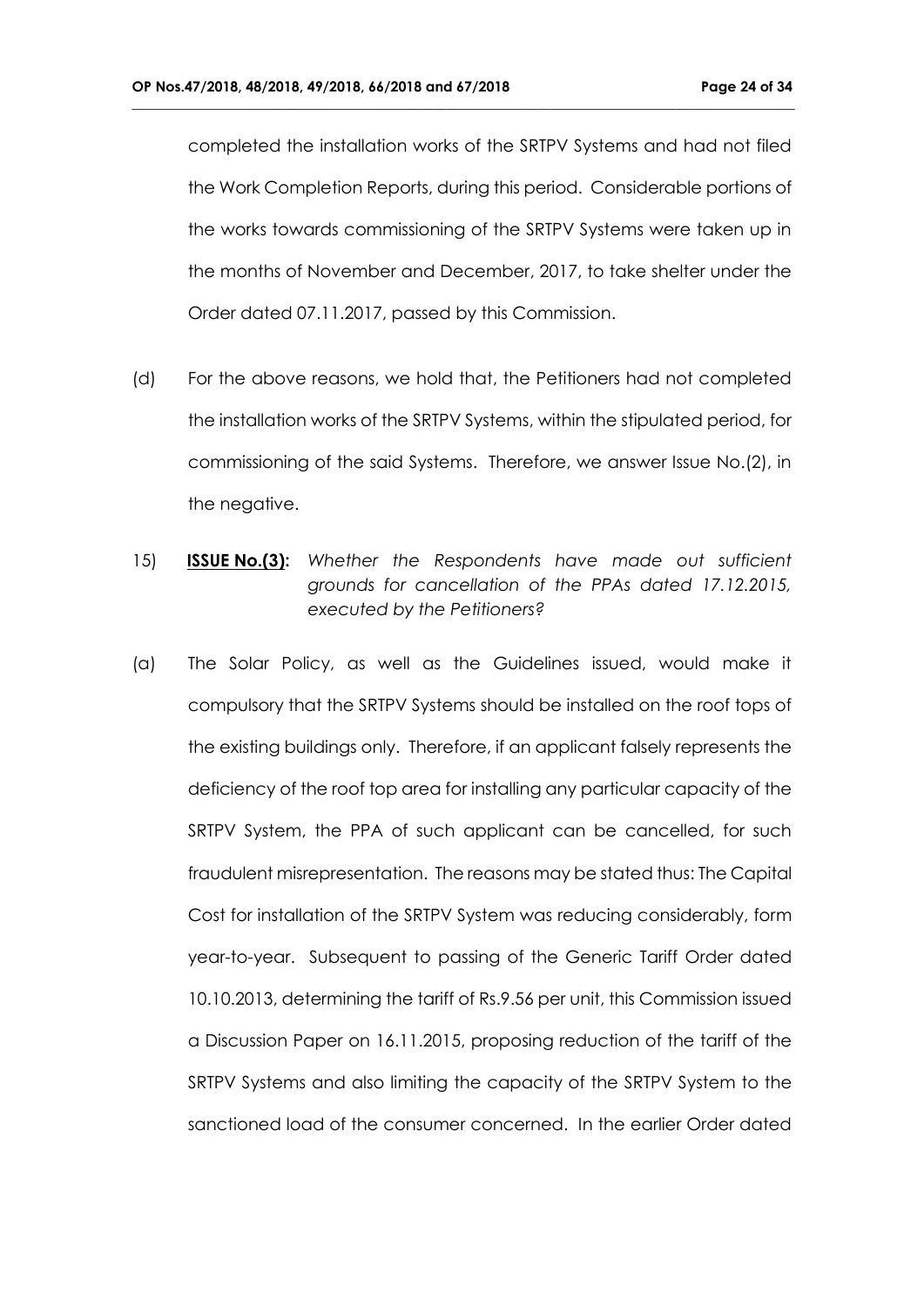10.10.2013, a consumer was allowed to install the SRTPV System upto one MW capacity, irrespective of the sanctioned load, provided he had got sufficient area of the existing roof top. The Government of Karnataka had also issued the Government Order bearing No.EN70 VSC 2015, dated 28.03.2016, directing the Electricity Supply Companies (ESCOMs) to enter into PPAs, henceforth, in regard to the SRTPV Systems, limiting the capacity of the System to the sanctioned load of the consumer. As already noted, under the Generic Tariff Order dated 02.05.2016, the tariff was reduced to Rs.5.20 per unit, for the SRTPV Systems with capacity between 500 KW and one MW, and allowed the capacity of the SRTPV Systems, limiting to the sanctioned load of the consumer. In the subsequent Generic Tariff Order dated 18.05.2018, which came into force from 01.04.2018, the generic tariff was reduced to Rs.3.56 per unit. Therefore, if an applicant had falsely represented the area of an existing roof top, while entering into a PPA, as per the tariff determined under the Generic Tariff Order dated 10.10;2013, his representation amounted to a fraudulent representation, which could lead to cancellation of the PPA. In the present cases, the PPAs were entered into, subsequent to the issuance of the Discussion Paper on 16.11.2015. Therefore, one can infer that the PPA holder would be aware of the fact that, in the coming days, there would be reduction of tariff as well as the installed capacity of the SRTPV System.

**\_\_\_\_\_\_\_\_\_\_\_\_\_\_\_\_\_\_\_\_\_\_\_\_\_\_\_\_\_\_\_\_\_\_\_\_\_\_\_\_\_\_\_\_\_\_\_\_\_\_\_\_\_\_\_\_\_\_\_\_\_\_\_\_\_\_\_\_\_\_\_\_\_\_\_\_\_\_\_\_\_\_\_\_\_\_\_\_\_\_\_\_\_\_\_**

(b) The creation of any false document, with an intent to defeat the rights of the Respondents (BESCOM) during the course of installing the SRTPV System, can also be treated as a ground for cancellation of the PPA. In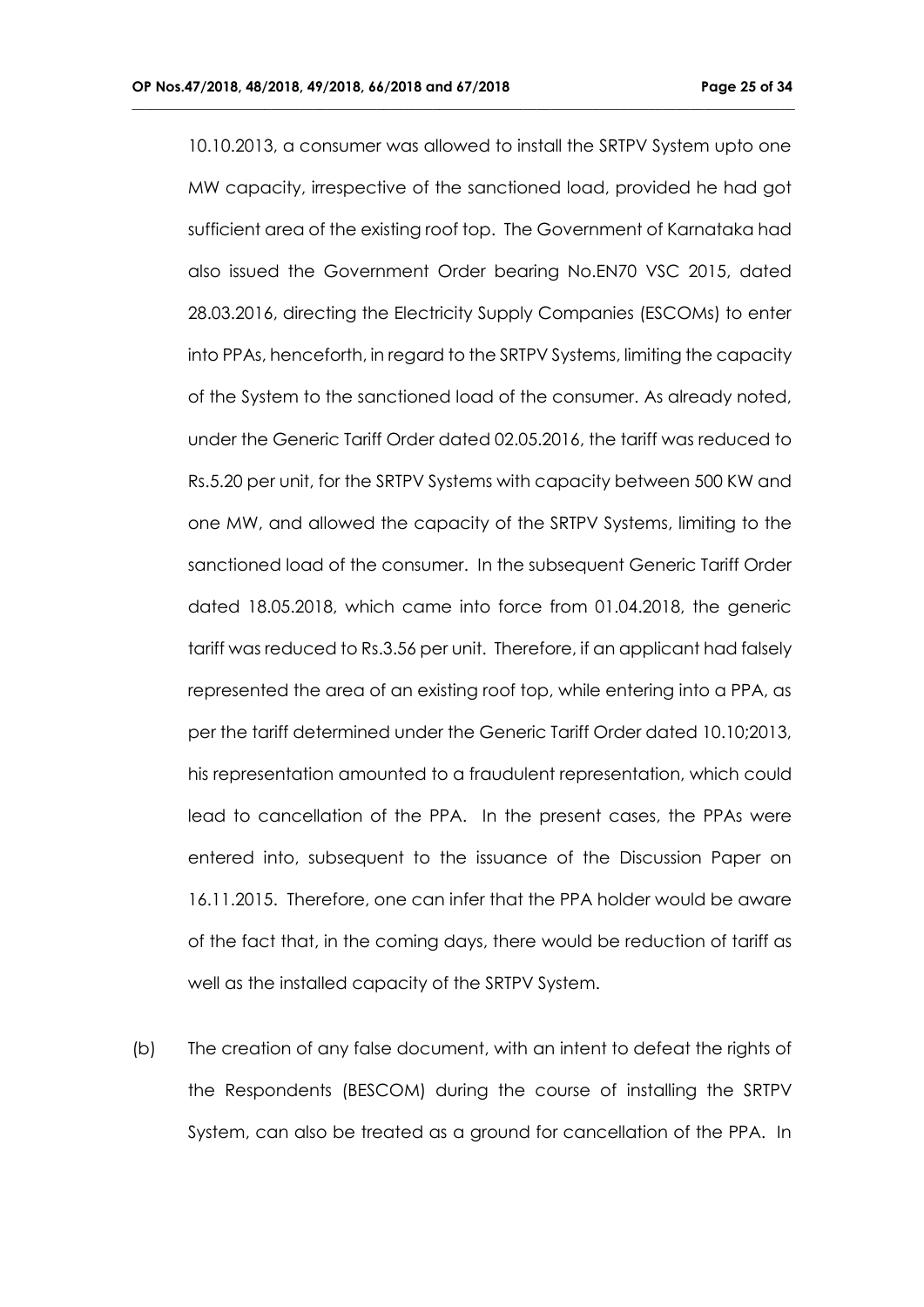the present cases, the Format-6 must have been issued prior to the execution of the PPAs. It may be noted that, the Petitioners have entered into the Project Development Agreements on 06.05.2016 and the MoUs with the Developer on 11.05.2016. Admittedly, there was no progress in the works of installation of the SRTPV Systems, till the MoUs were entered into. By this time, almost five months had elapsed, out of the eligible period of six months, for installing the SRTPV Systems, and in the remaining one month, the Petitioners could not have completed the works of the SRTPV Systems. This must be the reason for the Petitioners to fraudulently obtain the approval dated 15.04.2016, for installing the SRTPV systems, by illegal means. Such an illegal act of an official of the Respondents (BESCOM), is not binding on the BESCOM.

**\_\_\_\_\_\_\_\_\_\_\_\_\_\_\_\_\_\_\_\_\_\_\_\_\_\_\_\_\_\_\_\_\_\_\_\_\_\_\_\_\_\_\_\_\_\_\_\_\_\_\_\_\_\_\_\_\_\_\_\_\_\_\_\_\_\_\_\_\_\_\_\_\_\_\_\_\_\_\_\_\_\_\_\_\_\_\_\_\_\_\_\_\_\_\_**

(c) The Commission notes that even in the absence of a pleading by the respondents in this regard, the Commission is entitled to rely on the above stated, taint of illegality to hold that the PPAs executed by the Petitioners are liable for cancellation. The Hon'ble Supreme Court of India in the case of Smt. Surasaibalini Debi vs Phanindra Mohan Majumdar decided on 27.10.1964 [1965 AIR 1364, 1965 SCR (1) 861] while dealing with the similar question has held as follows:

> "*Where a contract or transaction ex facie is illegal there need be no pleading of the parties raising the issue of illegality and the Court is bound to take judicial notice of the nature of the contract or transaction and mould its relief according to the circumstances. …………… Even where the contract is not ex facie legal "if the facts given in evidence clearly disclose the illegality the Court is bound to take notice*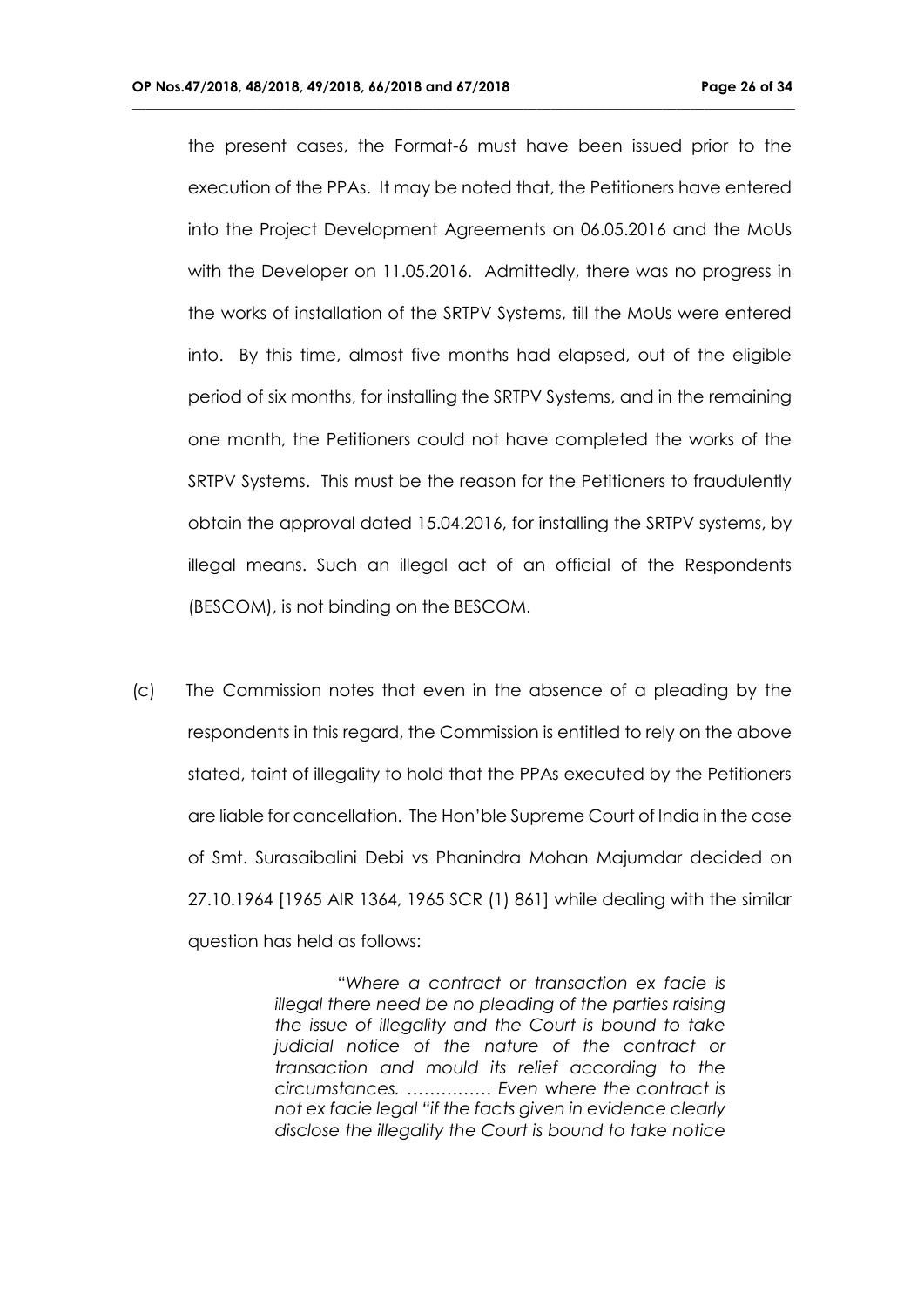*of this fact even if not pleaded by the defendant" [Per Lindley L.J. in Scott v. Brown [1892] 2 Q.B. 724 at 729".*

**\_\_\_\_\_\_\_\_\_\_\_\_\_\_\_\_\_\_\_\_\_\_\_\_\_\_\_\_\_\_\_\_\_\_\_\_\_\_\_\_\_\_\_\_\_\_\_\_\_\_\_\_\_\_\_\_\_\_\_\_\_\_\_\_\_\_\_\_\_\_\_\_\_\_\_\_\_\_\_\_\_\_\_\_\_\_\_\_\_\_\_\_\_\_\_**

 For this reason alone, the PPAs, executed by the Petitioners, are liable for cancellation.

- (d) Now, we shall consider below, whether in the present cases, the Petitioners had misrepresented the area of the roof top available for installing the one MW capacity SRTPV Systems:
	- (i) *In OP No.47/2018:*

The Respondent (BESCOM) has contended that, a major portion of the building was being constructed, for the first time. The summary of the Inspection Report is produced at ANNEXURE-R2. It has also produced copies of the Photographs of the buildings under construction. In the Rejoinder, the Petitioner has not denied the veracity of the Photographs produced by the Respondent (BESCOM). It is shown in ANNEXURE-R2 that the installation works had not yet started, as on the date of inspection. This fact was also not denied by the Petitioner in the Rejoinder. Therefore, one has to come to the conclusion that, a considerable portion the roof top was under construction. Therefore, we hold that, sufficient grounds are made out for cancellation of the PPA, in OP No.47/2018.

#### (ii) *In OP No.48/2018:*

The Respondent (BESCOM) has produced the summary of the Inspection Report at ANNEXURE-R2, which shows that, the intended roof top was under construction and the installation works of the SRTPV System had not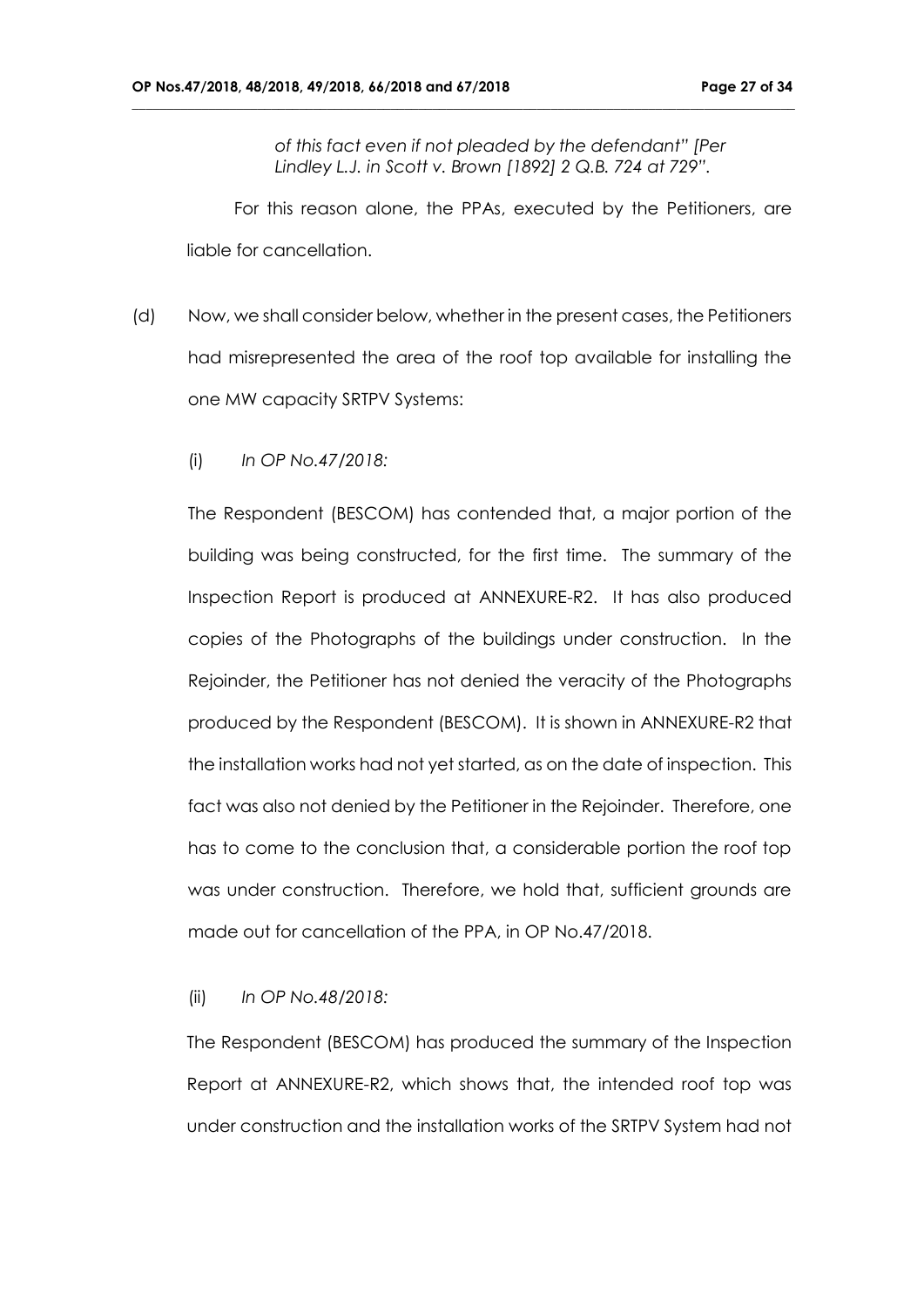yet started. It is also stated in the Statement of Objections that, the building was not as per the standards stipulated in the Clarification dated 17.08.2016, issued by the Government of Karnataka. In the Rejoinder, the Petitioner has stated that the work of Engineering, Procurement and Construction was under progress, on the date of inspection. In the Order dated 29.05.2017, passed by the EE, BESCOM, Hiriyur, after considering the reply of the Petitioner, it is noted that, there was extension of the ground work for fixing the Solar Panels, without obtaining proper approval from any competent authority, which clearly showed that the applicant extended the area for fixing the Solar Panels. Therefore, we are of the considered opinion that, there is no reason to disbelieve the version of the EE, BESCOM, Hiriyur. Therefore, we hold that, sufficient grounds are made out for cancellation of the PPA, in OP No.48/2018.

**\_\_\_\_\_\_\_\_\_\_\_\_\_\_\_\_\_\_\_\_\_\_\_\_\_\_\_\_\_\_\_\_\_\_\_\_\_\_\_\_\_\_\_\_\_\_\_\_\_\_\_\_\_\_\_\_\_\_\_\_\_\_\_\_\_\_\_\_\_\_\_\_\_\_\_\_\_\_\_\_\_\_\_\_\_\_\_\_\_\_\_\_\_\_\_**

#### (iii) *In OP No.49/2018:*

In the Order dated 29.05.2017, passed by the EE, BESCOM, Hiriyur, after considering the reply of the Petitioner, it is noted that, at the time of inspection, it was found that the roof was extended for fixing the Solar Panels, without obtaining proper approval from any competent authority. The summary of the Inspection Report is at ANNEXURE-R3. The Petitioner has not produced any document to show that he had sufficient area of roof top, for installation of one MW SRTPV System. Therefore, we hold that, sufficient grounds are made out for cancellation of the PPA, in OP No.49/2018.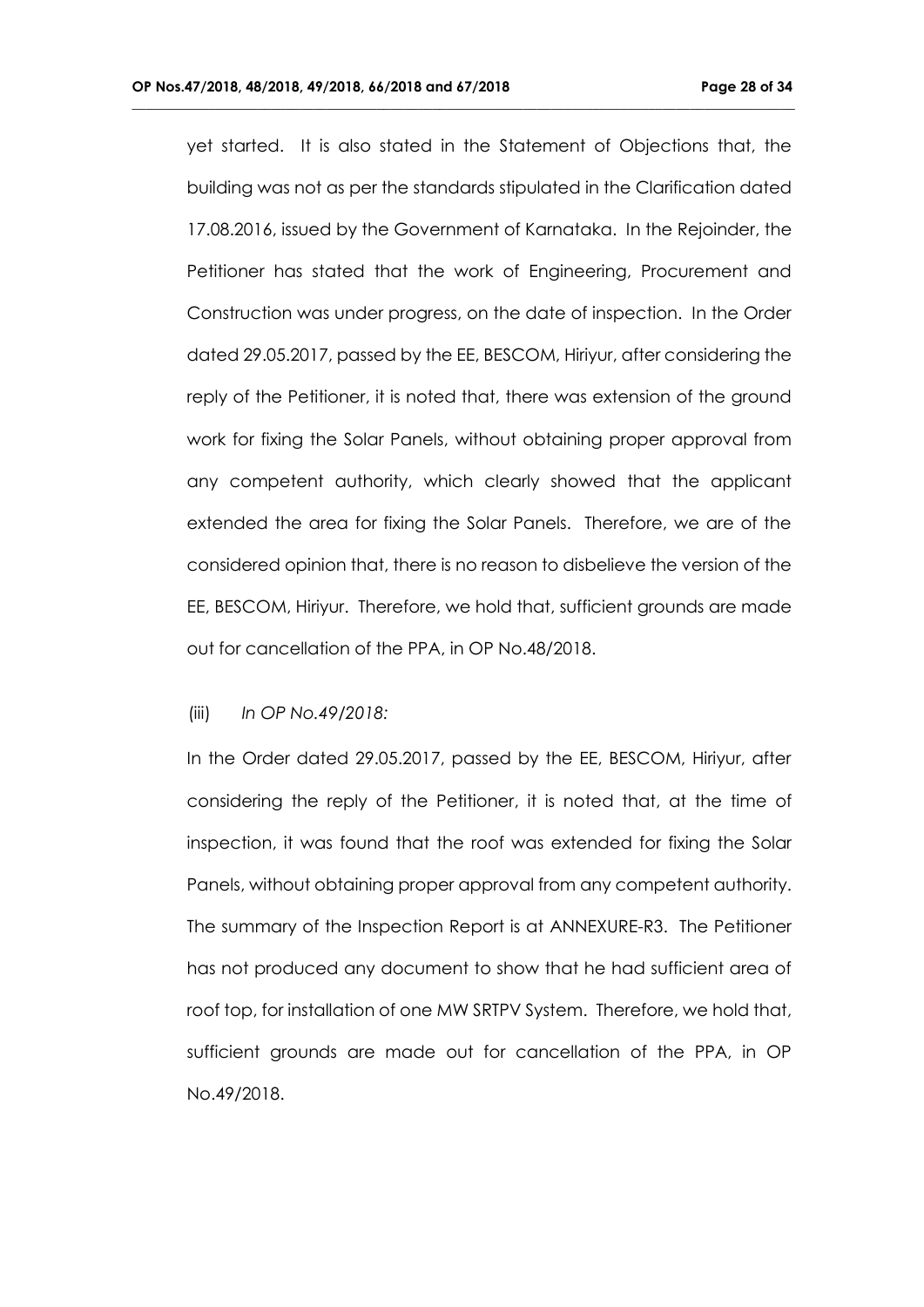## (iv) *In OP No.66/2018:*

In the Order dated 29.05.2017, passed by the EE, BESCOM, Hiriyur, after considering the reply of the Petitioner, it is noted that the roof area has been extended for fixing the Solar Panels, without obtaining proper approval from the competent authority. The summary of the Inspection Report is produced at ANNEXURE-R2 by the Respondents (BESCOM). The Respondents (BESCOM) have produced a Sketch, at ANNEXURE-R3, showing the single diagram of the Petitioner's Poultry Farm, while sanctioning the electricity supply to the said premises. The Respondents (BESCOM) have contended that, the roof, upon which the Petitioner intended to set up the Solar Panels, was not in accordance with the standards stipulated in the Clarifications dated 17.08.2016, issued by the Government of Karnataka. The Petitioner has not produced proper evidence to show that, he had sufficient area on the roof top, for the installation of one MW SRTPV System, at the time of filing the application. Therefore, we hold that, sufficient grounds are made out for the cancellation of the PPA in OP No.66/2018.

**\_\_\_\_\_\_\_\_\_\_\_\_\_\_\_\_\_\_\_\_\_\_\_\_\_\_\_\_\_\_\_\_\_\_\_\_\_\_\_\_\_\_\_\_\_\_\_\_\_\_\_\_\_\_\_\_\_\_\_\_\_\_\_\_\_\_\_\_\_\_\_\_\_\_\_\_\_\_\_\_\_\_\_\_\_\_\_\_\_\_\_\_\_\_\_**

## (v) *In OP No.67/2018:*

In the Order dated 29.05.2017, passed by the EE, BESCOM, Hiriyur, after considering the reply of the Petitioner, it is noted that, the roof was extended for fixing the Solar Panels, without obtaining proper approval from any competent authority. The Respondents (BESCOM), in their Statement of Objections, have stated that, the Petitioner intended to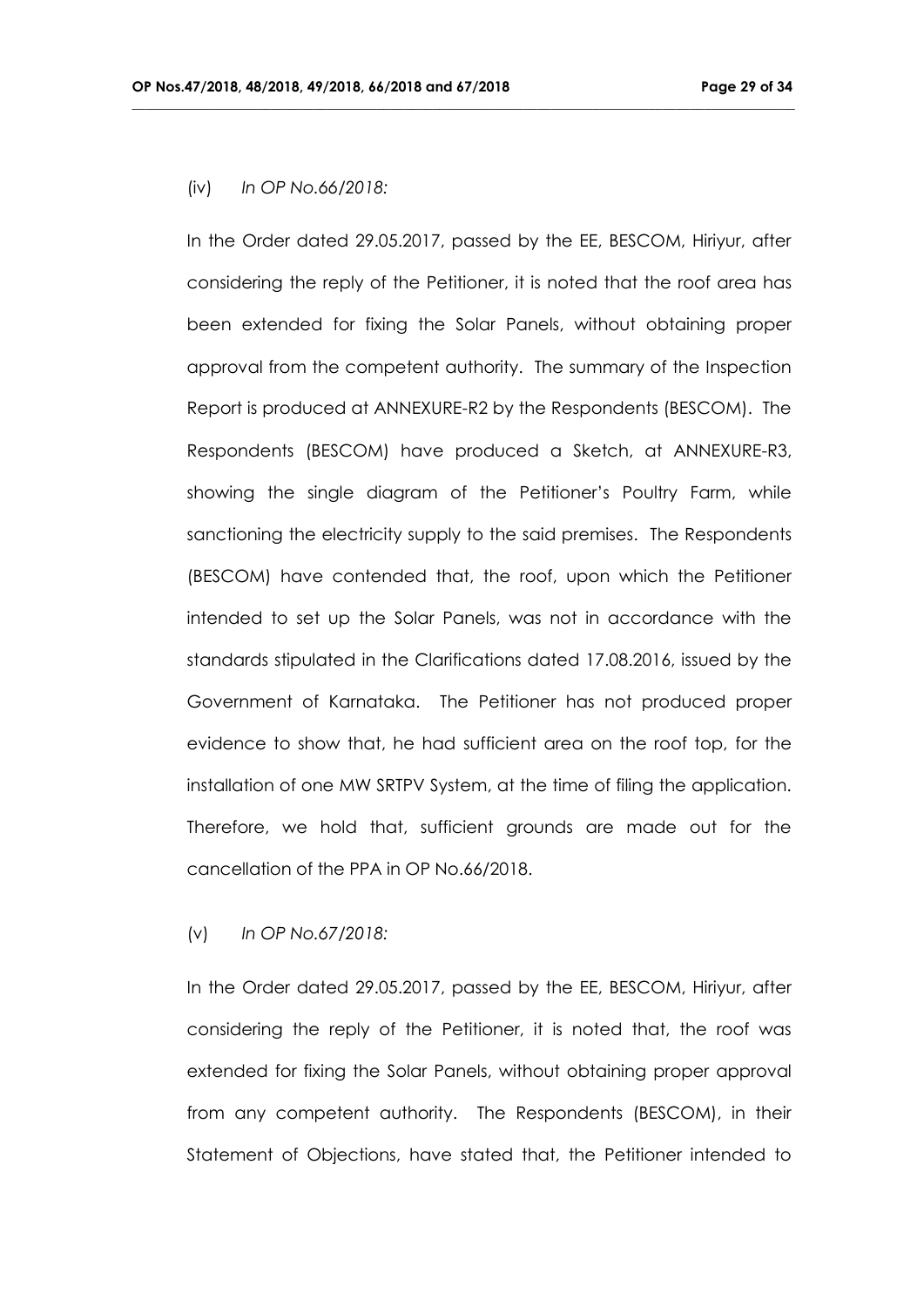install the SRTPV System on the extended roof, without obtaining prior approval from the competent authority and in violation of the terms stipulated in the Clarifications dated 17.08.2016, issued by the Government of Karnataka. The Respondents (BESCOM) have produced a Sketch, showing the extended portion of the roof top, by building additional Sheds of the Poultry Farm. The Respondents (BESCOM) have relied upon the Wiring Diagram, submitted by the Petitioner, at the time of sanctioning of the electricity connection to the Poultry Farm, on 31.10.1998, which showed the existence of three Sheds and one Feeding Unit. The Respondents (BESCOM) have contended that, for the present, there are eight Sheds, apart from a Feeding Unit. Therefore, we hold that, sufficient grounds are made out for the cancellation of the PPA in OP No.67/2018.

**\_\_\_\_\_\_\_\_\_\_\_\_\_\_\_\_\_\_\_\_\_\_\_\_\_\_\_\_\_\_\_\_\_\_\_\_\_\_\_\_\_\_\_\_\_\_\_\_\_\_\_\_\_\_\_\_\_\_\_\_\_\_\_\_\_\_\_\_\_\_\_\_\_\_\_\_\_\_\_\_\_\_\_\_\_\_\_\_\_\_\_\_\_\_\_**

- (e) For the above reasons, we answer Issue No.(3), in the affirmative.
- 16) **ISSUE No.(4):** Whether the Petitioners are entitled for any relief(s)? If so, to what relief(s)?
- (a) This Commission has passed the Order bearing No.KERC/S/F-31/Vol-382/1285, dated 07.11.2017, "*In the matter of: Tariff Order for SRTPV Plants violating the norms specified for implementation of the SRTPV Plants.*" The reasons for passing this Order are stated in Paragraphs-5 and 6 of the recitals of the said Order, as follows:

*"5. In the meanwhile, it was brought to the notice of the Commission that a huge number of PPAs, execute in respect of the SRTPV Projects have been terminated or in the process of being terminated for reasons like not commissioned within*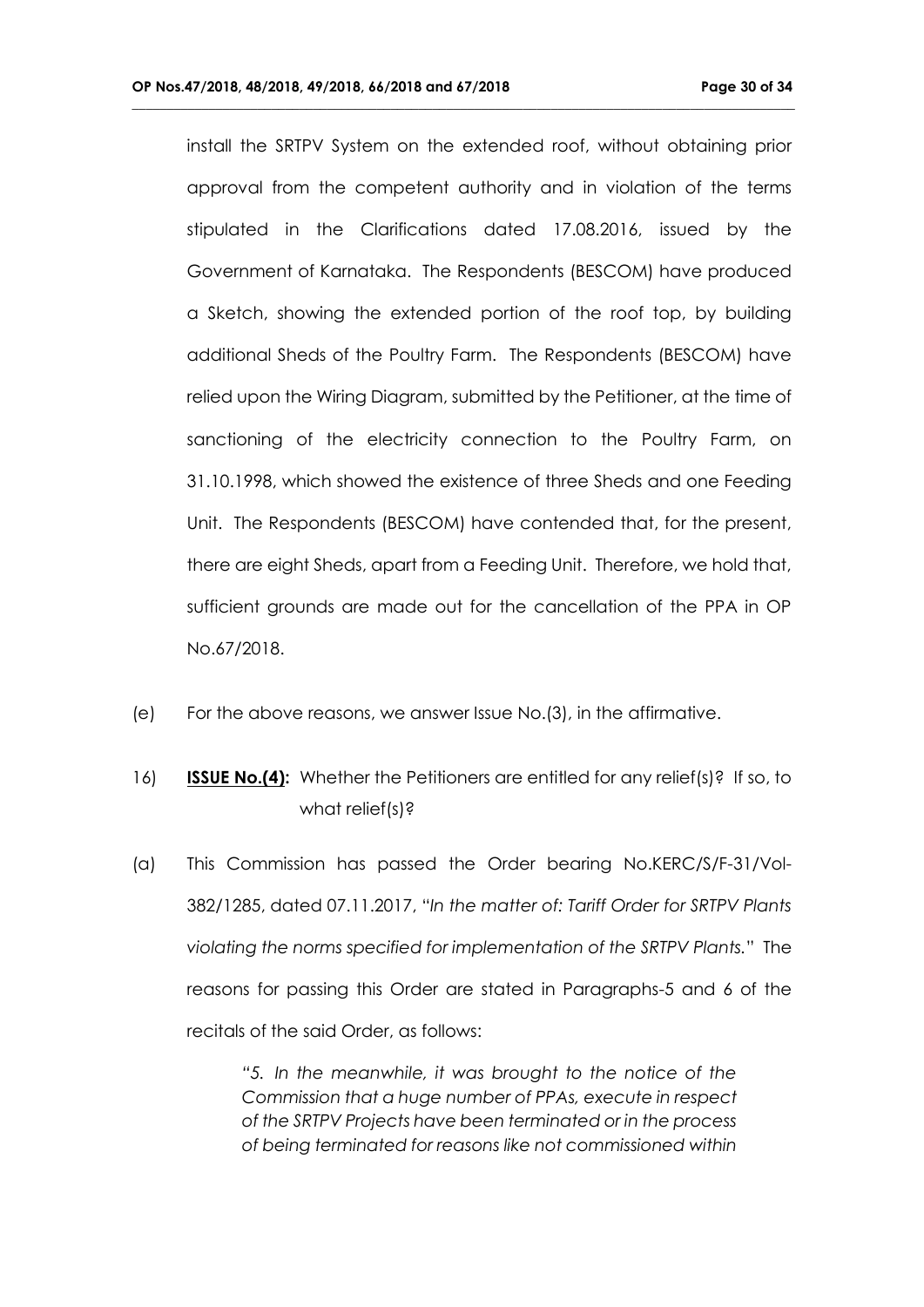*stipulate time, extension of the roof area of the existing building in violation of the terms of the PPA/sanction order or the roof on which the SRTPV plant is installed is not a building, as specified by the State Government, etc. It was also brought to the notice of the Commission that such consumers have come forward to commission the SRTPV plants at the rates different from that agreed in the PPAs.*

**\_\_\_\_\_\_\_\_\_\_\_\_\_\_\_\_\_\_\_\_\_\_\_\_\_\_\_\_\_\_\_\_\_\_\_\_\_\_\_\_\_\_\_\_\_\_\_\_\_\_\_\_\_\_\_\_\_\_\_\_\_\_\_\_\_\_\_\_\_\_\_\_\_\_\_\_\_\_\_\_\_\_\_\_\_\_\_\_\_\_\_\_\_\_\_**

*6. The Commission notes that the commissioning of the affected SRTPV plants, involving large investments by respective consumers would be in the larger public interest. These SRTPV plants not being commissioned within the stipulated time cannot, however, now be made eligible for the tariff fixed under the relevant Order of the Commission, though the limit on installed capacity could be made as applicable under the relevant Order."*

(b) The relevant operative portions of the said Order, stated at Paragraphs-

a. to d. thereof, are as follows:

- *"a. A consumer having executed a PPA with any ESCOM in respect of his/her proposed SRTPV plant in terms of the Commission's Order dated 10.10.2013 but, having such a PPA cancelled for the delay in commissioning of the Project within the stipulated period, shall be allowed to commission the Project and shall be entitled for the revised tariff, as in the Commission's Order dated 02.05.2016 subject to he/she entering into a fresh PPA and commissioning the Project on or before 31.12.2017.*
- *b. A consumer having executed a PPA with any ESCOM, in respect of his/her proposed SRTPV plant in terms of the Commission's Order dated 02.05.2016, but having such PPA cancelled for delay in commissioning of the Project within the stipulated time period, shall be allowed to commission the Project at the tariff of Rs.3.57 per unit being the notified APPC FY18 for the term of the PPA, subject to he/she entering into a fresh PPA and commissioning the Project on or before 31.12.2017.*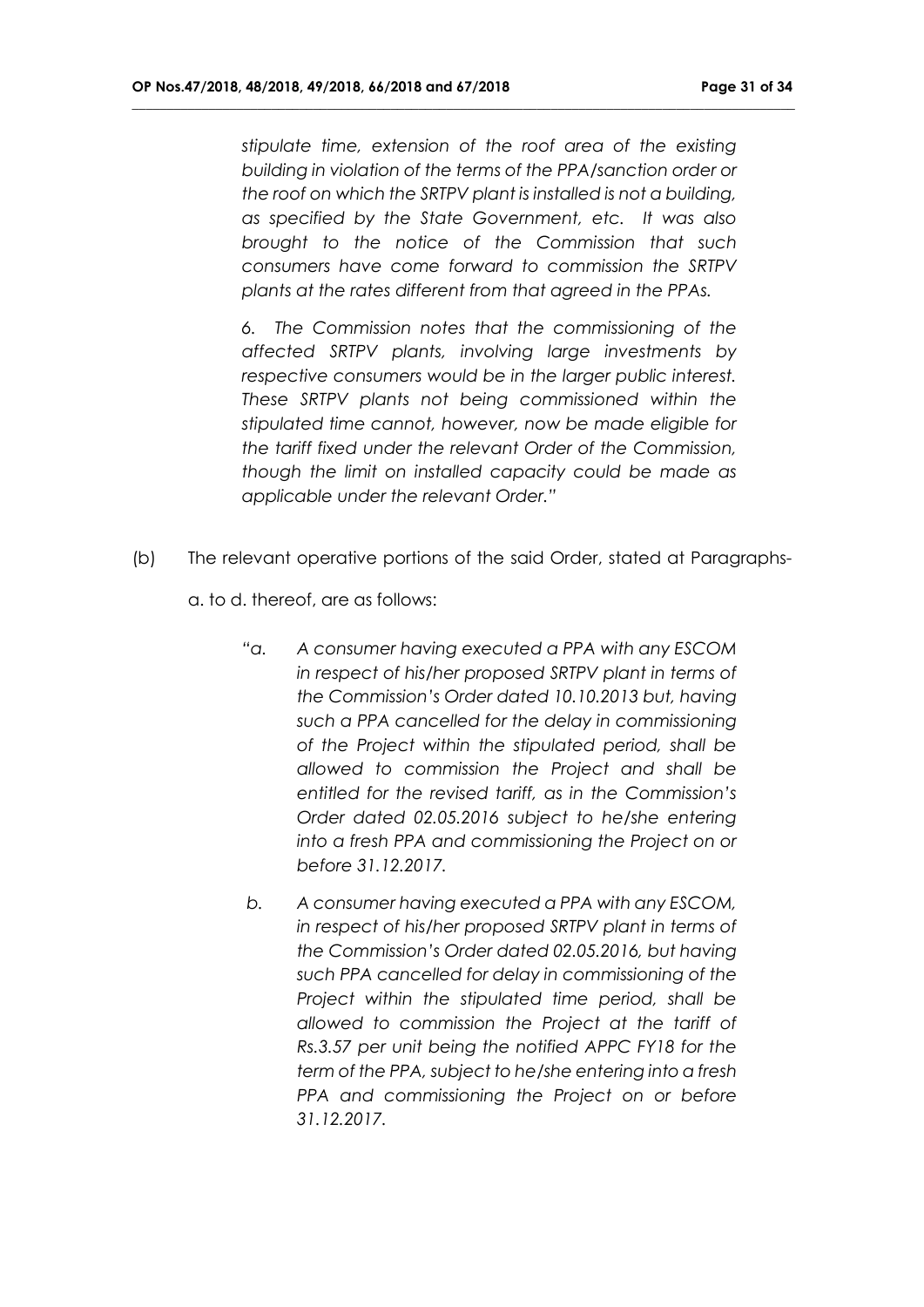*c. A consumer having executed PPA with any ESCOM in respect of his/her proposed SRTPV plant in terms of the Commission's Order dated 10.10.2013 or 02.05.2016 but, having such a PPA cancelled for reasons other than non-commissioning of the plant within the stipulated period shall have the option to commission the SRTPV plant with the capacity as in the original PPA and shall be entitled to a tariff of Rs.3.57 per unit, being the notified APPC for FY18 for the term of the PPA, subject to he/she entering into a fresh PPA and commissioning the Project on or before 31.12.2017.*

- *d. In respect of the plants, in all above cases, all the technical and operational conditions/specifications shall be applicable, as per the relevant Orders, Regulations and the Code."*
- (c) In all the above Petitions, it was found that, the PPAs were cancelled, not merely for the delay in commissioning of the SRTPV systems, but also for the violations, such as, extension of the roof area of the existing building in violation of the terms of the PPA/sanction Order, or the roof on which the SRTPV Systems were installed, was not a building, as specified by the Government of Karnataka, etc. These Petitioners had come forward to commission their SRTPV Systems, at the rates as specified in the said Order. In pursuance of the same, the SRTPV Systems in OP Nos.48, 49, 66 and 67 of 2018 were commissioned. It is found that, these SRTPV Systems had violated the terms of the PPAs, such as extension of the roof area of the existing building, etc., as noted above. Therefore, in all these four Petitions, the Petitioners are entitled to a tariff of Rs.3.57 per unit only. As already noted, these Petitioners had already executed the PPAs, afresh, agreeing to supply energy at the tariff of Rs.3.57 per unit, for the Delivered Energy.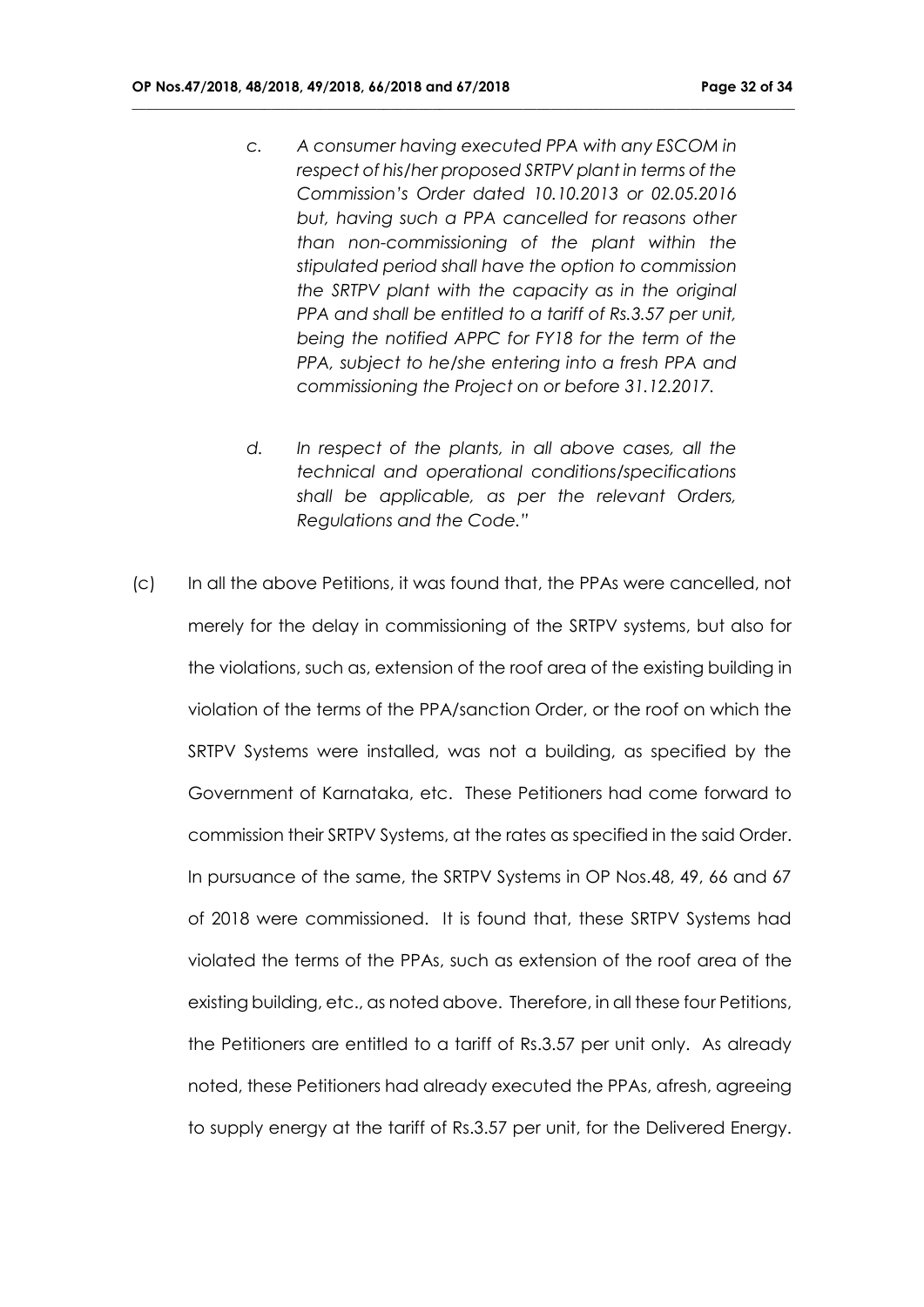Therefore, in these four Petitions, the Petitioners are not entitled to any of the reliefs, sought for, in the Petitions.

**\_\_\_\_\_\_\_\_\_\_\_\_\_\_\_\_\_\_\_\_\_\_\_\_\_\_\_\_\_\_\_\_\_\_\_\_\_\_\_\_\_\_\_\_\_\_\_\_\_\_\_\_\_\_\_\_\_\_\_\_\_\_\_\_\_\_\_\_\_\_\_\_\_\_\_\_\_\_\_\_\_\_\_\_\_\_\_\_\_\_\_\_\_\_\_**

- (d) In OP No.47/2018, for one or the other reason, the SRTPV System had not been commissioned on or before 31.12.2017. The Petitioner in this Petition has stated that, she had informed about the completion of the Project on 24.11.2017 to the Respondents 2 and 3 herein, and requested them to commission the SRTPV System, however, these Respondents never came forward for commissioning the SRTPV System, for reasons best known to them. The learned counsel for the Respondents (BESCOM) submitted that, the SRTPV System of the Petitioner may be allowed to be commissioned, subject to the Petitioner executing the PPA, afresh, at the rate of Rs.3.57 per unit, as in other cases. The facts would reveal that, this Petitioner was also ready for commissioning her SRTPV System on or before 31.12.2017. Therefore, for the reasons stated in the above-said Order dated 07.11.2017, there can be a direction for commissioning the SRTPV System of the Petitioner in OP No.47/2017.
- (e) For the above reasons, we answer Issue No.(4), accordingly.

## 17) **ISSUE No.(5):** *What Order?*

For the foregoing reasons, we pass the following:

## **ORDER**

(a) The Respondents (BESCOM) shall synchronize / commission the SRTPV Systems of the Petitioner in OP No.47/2018, after complying with all the technical and operational conditions / specifications,